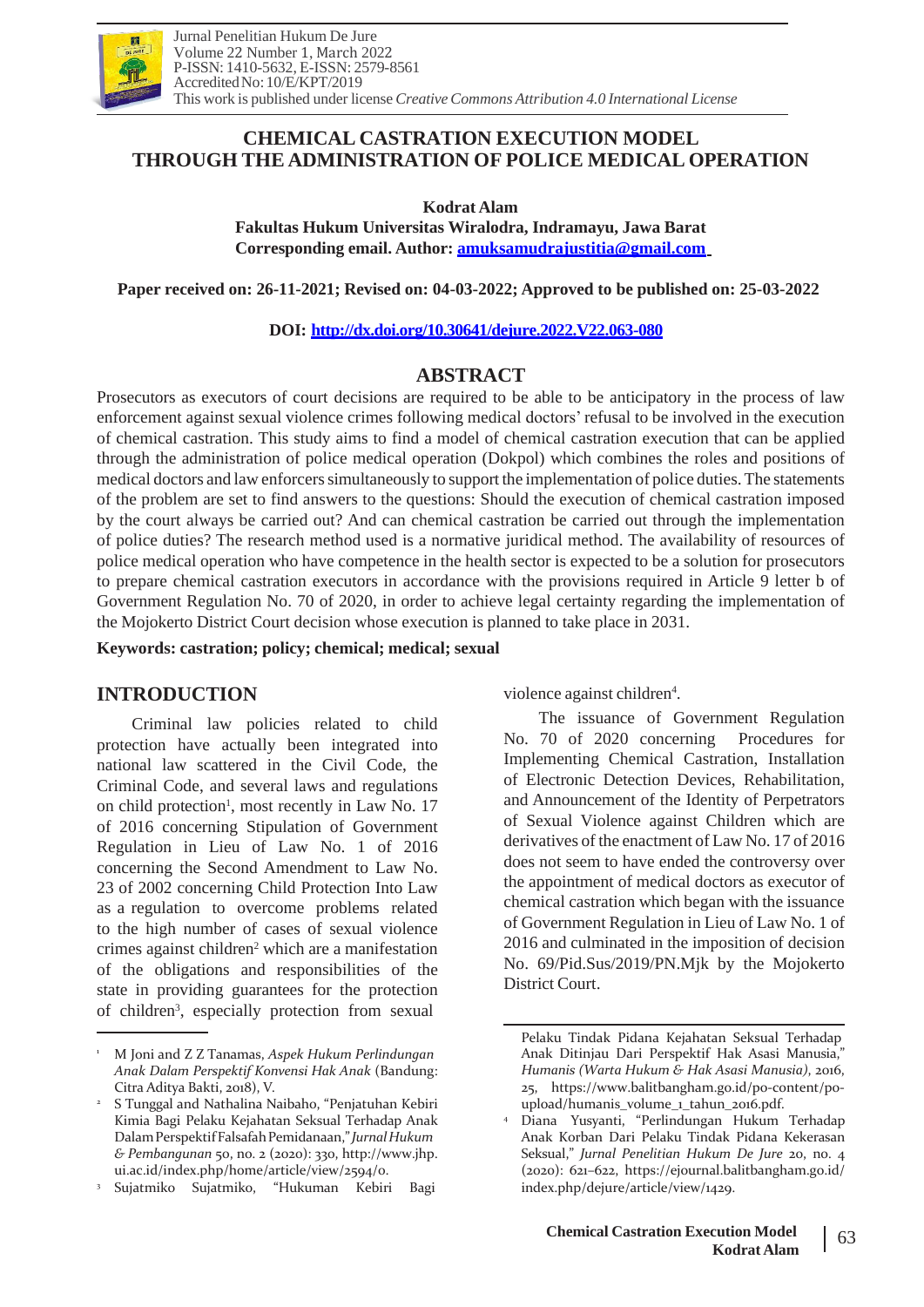Chairman of the Indonesian Medical Association (IDI), Daeng M. Faqih, said that chemical castration is not related to the duties of medical doctors considering that chemical castration is a form of punishment, not a medical service<sup>5</sup>. On the other hand, the Head of the Mojokerto District Public Prosecutor's Office, Rudy Hartono, on August 24, 2019, stated that the execution plan was an obligation that had to be carried out. According to him, medical doctors may refuse to carry out court decisions, but the execution of chemical castration is an order of law. Therefore, it must be done. If they do not carry out the orders of the law, they can be punished<sup>6</sup>. Therefore, juridically, medical doctors are obliged to carry out their duties on the basis of orders of law, because this is state law<sup>7</sup>.

Long before that, the Honorary Council for Medical Ethics (MKEK) had also confirmed its position by issuing*Fatwa* No. 1 of 2016 concerning Chemical Castration which in principle rejects the involvement of medical doctors as executor of chemical castration, as stated in the *fatwa* dictums, namely:

- 1. The medical profession in Indonesia is strictly bound by a medical doctor's oath, so it cannot accept directly acting as an executor of chemical castration;
- In-depth knowledge and understanding for non-medical circles, especially for high state officials, people's representatives, lawmakers, and law enforcers that the medical profession is not directly involved as an executor in the additional aggravation of punishment in the form of chemical castration; 2.

- JawaPos.com, "Kejaksaan Mencari Eksekutor Kebiri Kimia Terhadap Pemerkosa 9 Bocah Di Mojokerto," last modified 2019, h[ttps://www.liputan6.com/news/](http://www.liputan6.com/news/) read/4046460/kejaksaan-mencari-eksekutor-kebirikimia-terhadap-pemerkosa-9-bocah-di-mojokerto. 6
- Syaiful Hidayatullah, Otto Yudianto, and Erny Herlin Setyorini, "Wewenang Dokter Sebagai Eksekutor Tindakan Kebiri Kimia," *Jurnal Akrab Juara* 5, no. 3 (2020): 22, <http://akrabjuara.com/index.php/> akrabjuara/article/view/1114/975. 7

3. Those medical doctors shall always be firm in carrying out the medical doctor's oath and are expected to get legal strengthening support from the government. Therefore, the government shall not include in the laws and regulations or the explanation article that a medical doctor is an executor of chemical castration.

This fact is contrary to the provisions of Article 9 letter b of Government Regulation No. 70 of 2020 which still include the medical profession as an executor of chemical castration:

within a period of no later than 7 (seven) working days from the receipt of the conclusion as referred to in letter a, the prosecutor instructs the medical doctor to carry out chemical castration on the perpetrators of sexual intercourse.

Apart from the conflicting roles and interests in the execution of chemical castration, prosecutors as the person in charge of the execution are required to be able to seek a solution that is a middle way, considering their obligation to implement the said punishment as decided by the court in 2019. In order to reach clarity regarding who will be appointed and act as the executor of chemical castration before the end of the principal punishment served by the convict.

Therefore, it is very important for the prosecutor to prepare new executors who can replace the involvement of medical doctors in chemical castration executions while still requiring competence in the health sector in accordance with laws and regulations. One way is through the implementation of the Police's duties in administering Police Medical Operation (Dokpol) so that there is legal certainty regarding the implementation of the Mojokerto District Court's decision whose execution is planned to take place in 2031.

Since the issuance of Government Regulation in Lieu of Law No. 1 of 2016 which gave rise to the polemic of medical doctors' involvement in chemical castration executions, it was noted that many studies had been conducted and published, most recently by Steven Artaxerxes<sup>8</sup>, Hilmia

<sup>5</sup> CNN Indonesia, "DPR Minta IDI Laksanakan Putusan Pengadilan Soal Kebiri Kimia," last modified 2019, h[ttps://www.cnnindonesia.co](http://www.cnnindonesia.com/)m/ nasional/20190827122640-32-424979/dpr-minta-idilaksanakan-putusan-pengadilan-soal-kebiri-kimia.

<sup>8</sup> Steven Artaxerxes, "Pelaksanaan Eksekusi Kebiri Kimia Bagi Narapidana Pencabulan Anak Menurut Regulasi Di Indonesia" (Tesis, Program Studi Hukum Program Magister, Fakultas Hukum, Universitas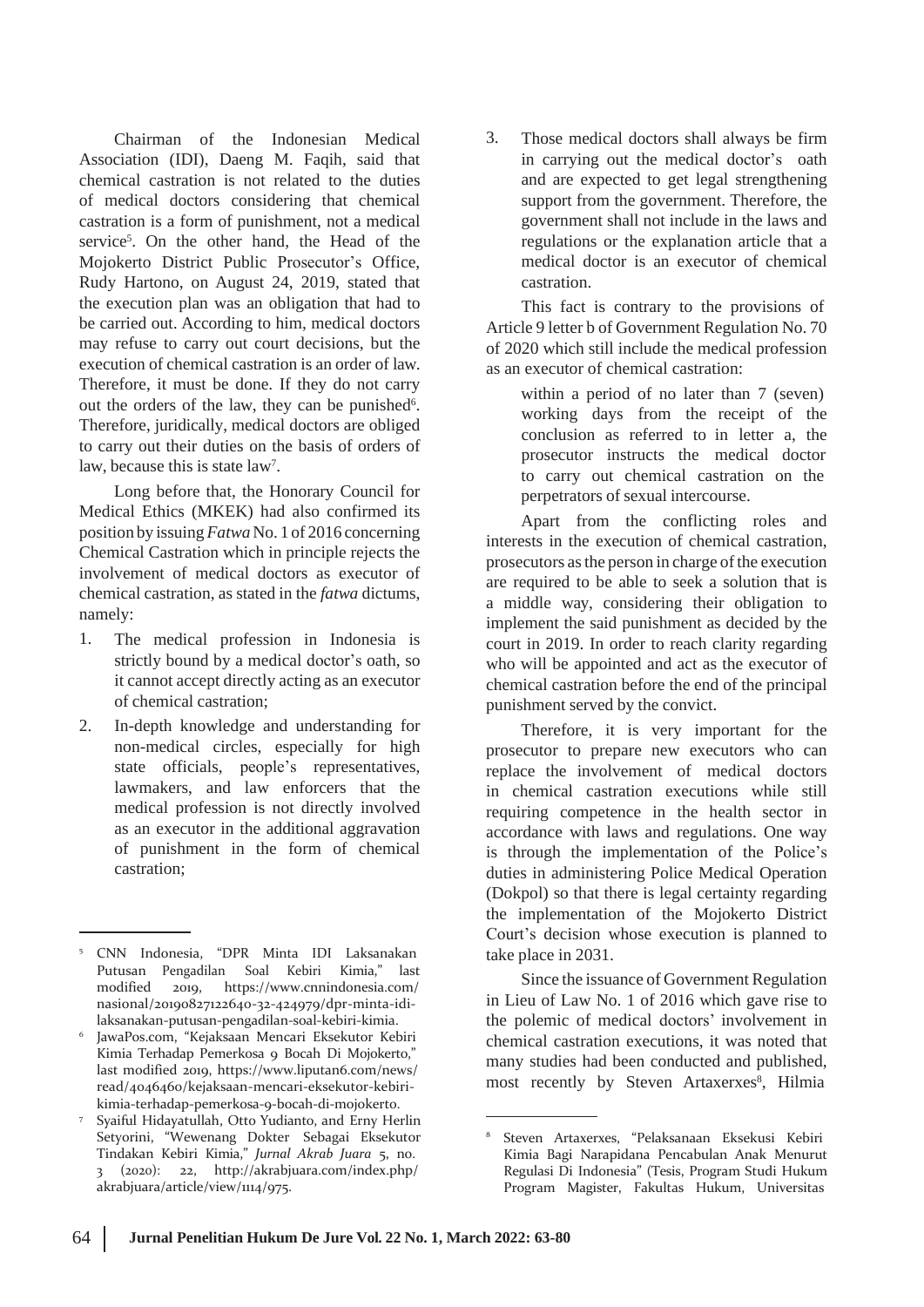Fahma<sup>9</sup> , and Andreas Adithya and Maharani Nurdin<sup>10</sup>. However, most of these studies are still limited to research on the ethical aspects of chemical castration and very few have reviewed the execution model. Although Hilmia Fahma specifically recommends a reception to the practice of chemical castration in Russia and South Korea, which positions medical doctors as advisory opinions where the execution can be carried out by court or prosecutor's office officials, this will still be hindered by the terms and competencies in the health sector stipulated by law. Similarly, in the research by Andreas Adithya and Maharani Nurdin, although both of them conducted a comparison of the practice of chemical castration in several countries, they did not explain further about the execution model.

Through the description of the background of the writing above, the statements of the problem are determined as follows: Should the execution of chemical castration imposed by the court always be carried out? And, can chemical castration execution be carried out through the implementation of police duties?

This study aims to seek a chemical castration execution model that can be an alternative in the midst of ongoing conflicting roles and interests between prosecutors and medical doctors in responding to criminal law policies relating to the prevention of crimes of sexual violence against children after the enactment of Government Regulation in Lieu of Law No. 1 of 2016.

# **RESEARCH METHOD**

This study used a doctrinal legal research model with a normative juridical research method, namely exploring the rules or regulations of law as b.

a related system. The analysis was carried out on primary legal materials, secondary legal materials, and tertiary legal materials obtained from books, scientific journals, literature, to laws and regulations related to the execution of chemical castration.

### **DISCUSSION AND ANALYSIS**

### **A. Provisions for Chemical Castration in Government Regulation No. 70 of 2020**

The definition of chemical castration according to Article 1 number 2 of Government Regulation No. 70 of 2020:

> Chemical castration is the administration of chemical substances through injection or other methods, which are carried out to perpetrators who have been convicted for committing violence or threats of violence forcing a child to have sexual intercourse with him or with another person, resulting in more than 1 (one) victim, resulting in serious injury, mental disorders, infectious diseases, impaired or lost reproductive function, and/ or the victim dies, to suppress excessive sexual desire, which is accompanied by rehabilitation.

While other definitions are explained by:

a. Sulis Winurini<sup>11</sup>:

Chemical castration is a method that aimstoweakenthe hormone testosterone by introducing antiandrogen chemicals, either through pills or injections, into the body which will have the effect of reducing or even eliminating the ability to have an erection or sexual desire.

Soetedjo, Julitasari Sundoro, and Ali Sulaiman12: Chemical castration is the administration of chemical compounds that can weaken or eliminate the function of sex hormones. In terms of pathophysiology,

Pelita Harapan, Jakarta, 2021), [http://repository.uph.](http://repository.uph/) edu/44082/.

Hilmia Fahma, "Sanksi Kebiri Kimia Pada Pelaku 9 Kejahatan Seksual Anak Dalam Perspektif Kode Etik Kedokteran" (Tesis, Program Magister Hukum, Fakultas Hukum, Universitas Sebelas Maret, Surakarta, 2021), https://digilib.uns.ac.id/dokumen/ detail/85039/Sanksi-Kebiri-Kimia-Pada-Pelaku-Kejahatan-Seksual-Anak-Dalam-Perspektif-Kode-Etik-Kedokteran.

<sup>&</sup>lt;sup>10</sup> Andreas Adithya and Maharani Nurdin, "Penerapan **12** Peraturan Kebiri Kimia Bagi Pelaku Kekerasan Seksual Terhadap Anak," *Jurnal Kertha Semaya* 9, no. 4 (2021): 643–659, https://ojs.unud.ac.id/index.php/ kerthasemaya/article/view/69172.

<sup>&</sup>lt;sup>11</sup> Sulis Wuryani, "Efek Jera Kebiri Kimia Bagi Pelaku Kekerasan Seksual Anak Dari Sudut Pandang Psikologi," *Info Singkat* XI, no. 17 (2019): 14, https:// berkas.dpr.go.id/puslit/files/info\_singkat/Info Singkat-XI-17-I-P3DI-September-2019-217.pdf.

<sup>&</sup>lt;sup>12</sup> Soetedjo Soetedjo, Julitasari Sundoro, and Ali Sulaiman, "Tinjauan Etika Dokter Sebagai Eksekutor Hukuman Kebiri," *Jurnal Etika Kedokteran Indonesia* 2, no. 2 (2018): 68, <http://www.ilmiah.id/index.php/> jeki/article/view/20.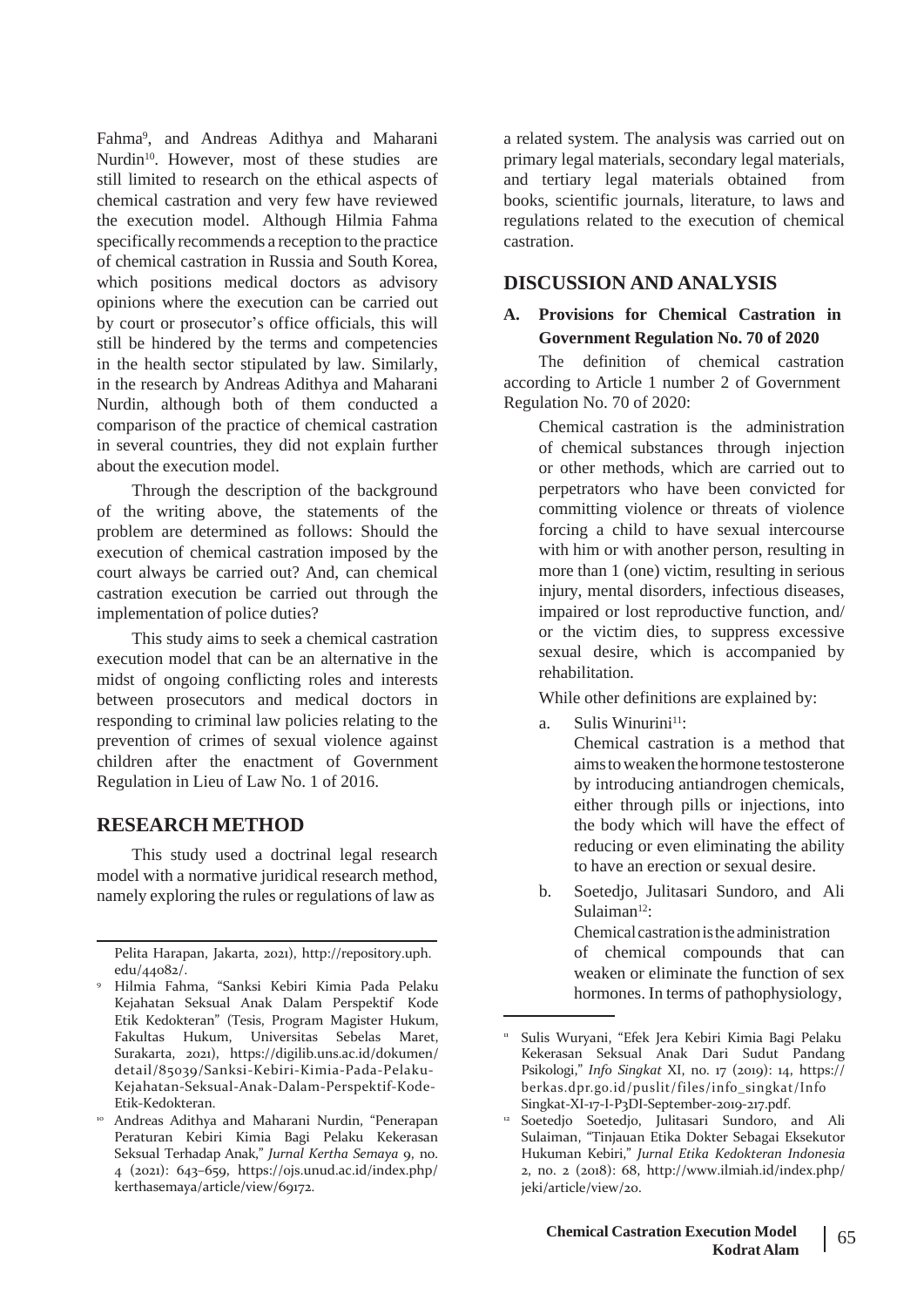chemical castration is done by injecting the hormone anti-testosterone into the convict's body. This hormone works by suppressing the production and activity of testosterone so that it does not trigger a libido race as long as the person is under the influence of the drug.

Wahyu Agus Hartono and Puguh Dwi Hananto $13$ : c.

> Literally, castration is a surgical or chemical procedure, in which the testes as male biological organs will lose their function. This causes sterilization (that is, prevents the individual from being able to reproduce) and it also greatly reduces the production of certain hormones that affect sexual arousal, such as testosterone.

Saharuddin Daming<sup>14</sup>: d.

Chemical castration is the injection of anti-testosterone substances into the male body to reduce the level of the hormone testosterone, which is produced by Leydig cells in the testicles. Chemical castration has the side effect of temporarily decreasing sexual arousal so that when antitestosterone administration is stopped, the perpetrator will have the same sexual desire or arousal as before.

Chemical castration. installation of electronic detection devices and together with the rehabilitation, was first introduced through Government Regulation in Lieu of Law No. 1 of 2016 concerning the Second Amendment to Law No. 23 of 2002 concerning Child Protection, which by President Joko Widodo is intended to respond to the urgency caused by the significant increase in sexual violence against children<sup>15</sup>.

Data on Child Complaints Cases 2016-2020 which was broadcast by the Child Protection Commission (KPAI) on May 18, 2021, with primary databases sourced from KPAI Direct Complaints, Online Complaints from the Child Protection Data Bank, Complaints on the Results of Monitoring and Investigation of KPAI Cases, and Complaints through the KPAI Hotline Service, noted an increase in cases of sexual violence against children, especially children who were victims of crimes of rape or obscenity over the last 5 (five) years, with the following reports<sup>16</sup>:

#### **Graph 1 Data on Children as Victims of Sexual Violence (Rape or Obscenity) in 2016-2020**



Source: Child Complaint Case Data 2016-2020, KPAI, 2021

Referring to the Child Complaint Case Data for 2016-2020 above, on average in a month there are at least 15-16 cases of sexual violence against children in the form of rape or obscenity that occurred during the last 4 (four) periods, namely in 2016-2019. Meanwhile, in 2020 there was a spike in cases of 35 cases per month.

The Ministry of Women's Empowerment and Child Protection (KPPPA) has its own application for recording cases of violence experienced by women and children, namely the SIMFONI PPA. The data contained in the SIMFONI is obtained through the results of recording and reporting carried out by service units handling violence under various names, such as the Women Crisis Center, the Integrated Service Center, and the

<sup>&</sup>lt;sup>13</sup> Wahyu Agus Hartono and Puguh Dwi Hananto, "Perbandingan Hukum Pidana Kebiri Bagi Pelaku Tindak Kekerasan Seksual Terhadap Anak Dibeberapa Negara," *Jurnal Hukum Pidana dan penanggulangan Kejahatan* 2, no. 3 (2013): 295, https://jurnal.uns.ac.id/ recidive/article/view/32716.

<sup>&</sup>quot;Mengkaji Pidana Kebiri Kimia Dalam Perspektif Medis, Hukum Dan HAM," *Supremasi Hukum: Jurnal Kajian Ilmu Hukum* 9, no. 1 (2020): 30, <http://ejournal.uin-suka.ac.id/syariah/> Supremasi/article/view/1803. <sup>14</sup> Saharuddin Daming,

Muhammad Zubedy Koteng, "Upaya Pencegahan 15

Dan Penanganan Kejahatan Seksual Terhadap Anak," *Humanis (Warta Hukum & Hak Asasi Manusia)*, 2016, 10, h[ttps://www.balitb](http://www.balitbangham.go.id/po-content/po-)an[gham.go.id/po-content/po](http://www.balitbangham.go.id/po-content/po-)upload/humanis\_volume\_1\_tahun\_2016.pdf.

Divisi Data dan Pengaduan (KPAI), *Data Kasus Pengaduan Anak 2016-2020*, 2020, https://bankdata. kpai.go.id/tabulasi-data/data-kasus-pengaduananak-2016-2020. 16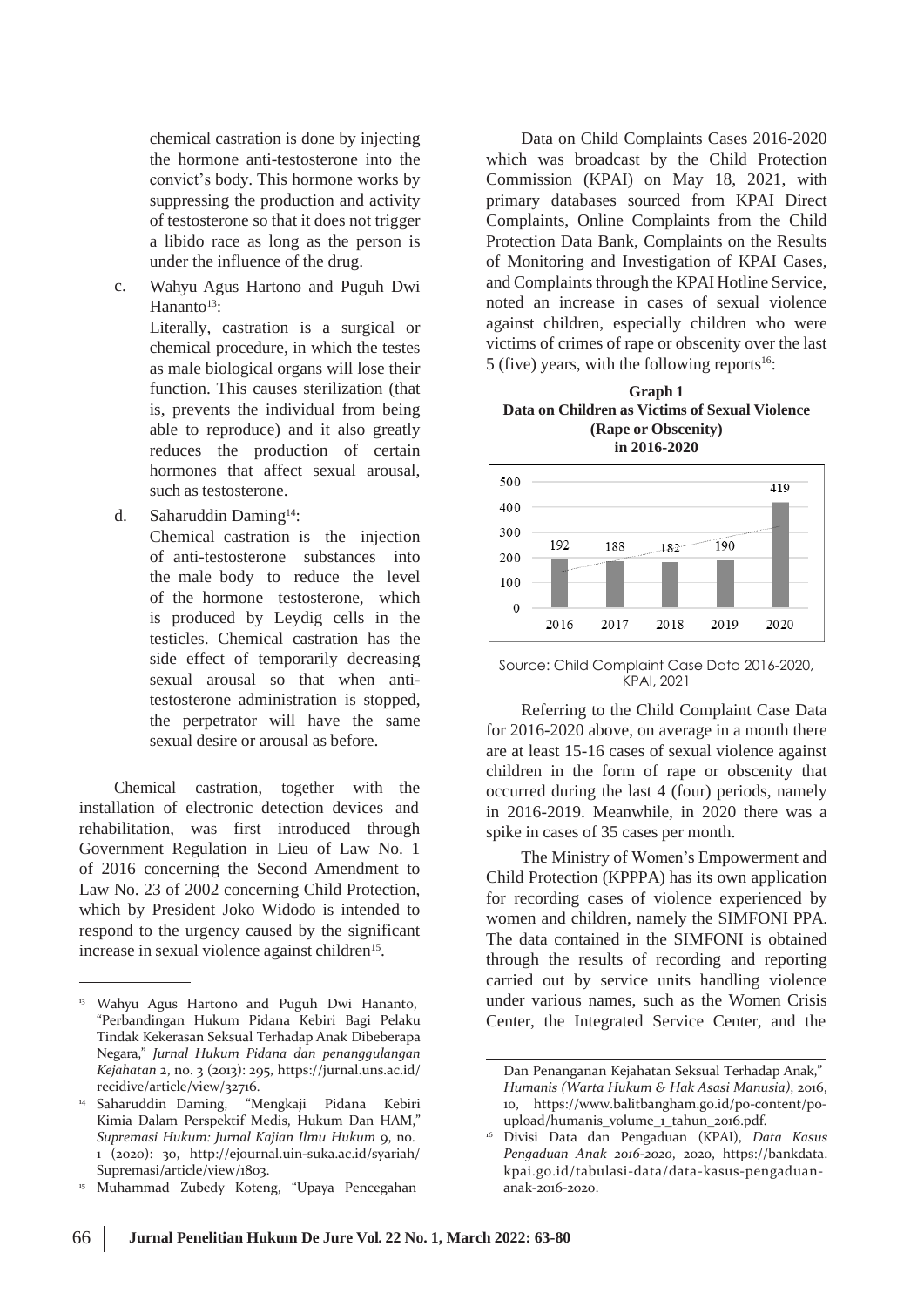Integrated Service Center for the Protection of Women and Children (P2TP2A) which is a team in providing services with related OPD (Regional Instrument Organization) elements, hospitals or medical services, Law Enforcement Officers, Non-Governmental Organizations, Child Protection Institutions, and Religious Organizations throughout Indonesia<sup>17</sup>. From 2017 to 2020, the number of cases of violence that occurred in children recorded through the Online Information System for the Protection of Women and Children (Simfoni PPA) is as follows<sup>18</sup>:

**Graph 2 The Number of Cases of Violence Against Children in 2017-2020**



Source: Online Information System for the Protection of Women and Children (Simfoni PPA), KPPPA, 2020.

Taking into account the number of cases of violence against children as described above, on average in a month there are at least 895-922 cases of violence against children that occurred during the last 3 (three) periods, namely 2017- 2019. Through the existing data, it is found that there was an increase of 325 cases in 2018 and a decrease in 2019 of 333 cases.

The Summary Map of the Distribution of the Number of Violence Cases by Province in 2022 which shows the number of child victims as compiled in the same source can be described as  $follows<sup>19</sup>$ :





Protection of Women and Children (Simfoni PPA), KPPPA, 2022.

In graph 3 above, it is found that there are at least 10 (ten) provinces with the highest number of cases of child violence, spread across Central Java (241 cases), East Java (199 cases), North Sulawesi (159 cases), West Java (152 cases), North Sumatera (139 cases), Banten (118 cases), East Nusa Tenggara (94 cases), West Kalimantan (92 cases), DKI Jakarta (86 cases), and West Sumatera (84 cases).

Punishment provisions in Law No. 23 of 2003 concerning Child Protection initially only contained the principal punishment threats in the form of imprisonment and fines as regulated in Articles 77 to 90 in accordance with the qualifications of the crimes committed. While specifically regarding the punishment imposed on perpetrators of sexual violence against children, Article 81 and Article 82 of this law stipulate maximum imprisonment of 15 years and a minimum of 3 years, a maximum fine of IDR 300 million, and a minimum of IDR 60 million.

These provisions subsequently underwent several changes following amendments to the law itself, most recently through Law No. 17 of 2016 concerning the Stipulation of Government Regulation in Lieu of Law No. 1 of 2016 concerning the Second Amendment to Law No. 23 of 2002 concerning Child Protection Into Law,

<sup>17</sup> Laporan Akuntabilitas Kinerja Instansi Pemerintah, "Laporan Kinerja Kementerian Pemberdayaan Perempuan Dan Perlindungan Anak 2020" (Jakarta: Kementerian Pemberdayaan Perempuan dan Perlindungan Anak, 2020), 70.

<sup>&</sup>lt;sup>18</sup> Et.all. Ika Maylasari, Rida Agustina, dan Nindya Riana Sari, "Indeks Perlindungan Anak (IPA), Indeks Pemenuhan Hak Anak (IPHA), Indeks Perlindungan Khusus Anak (IPKA) Indonesia" (Jakarta: Kementerian Pemberdayaan Perempuan dan Perlindungan Anak, 2020), 3.

<sup>19</sup> Kementerian Pemberdayaan Perempuan dan (per 10.000 Anak)," https://kekerasan.kemenpppa. Perlindungan Anak, "Rasio Anak Korban Kekerasan menjadi go.id/ringkasan.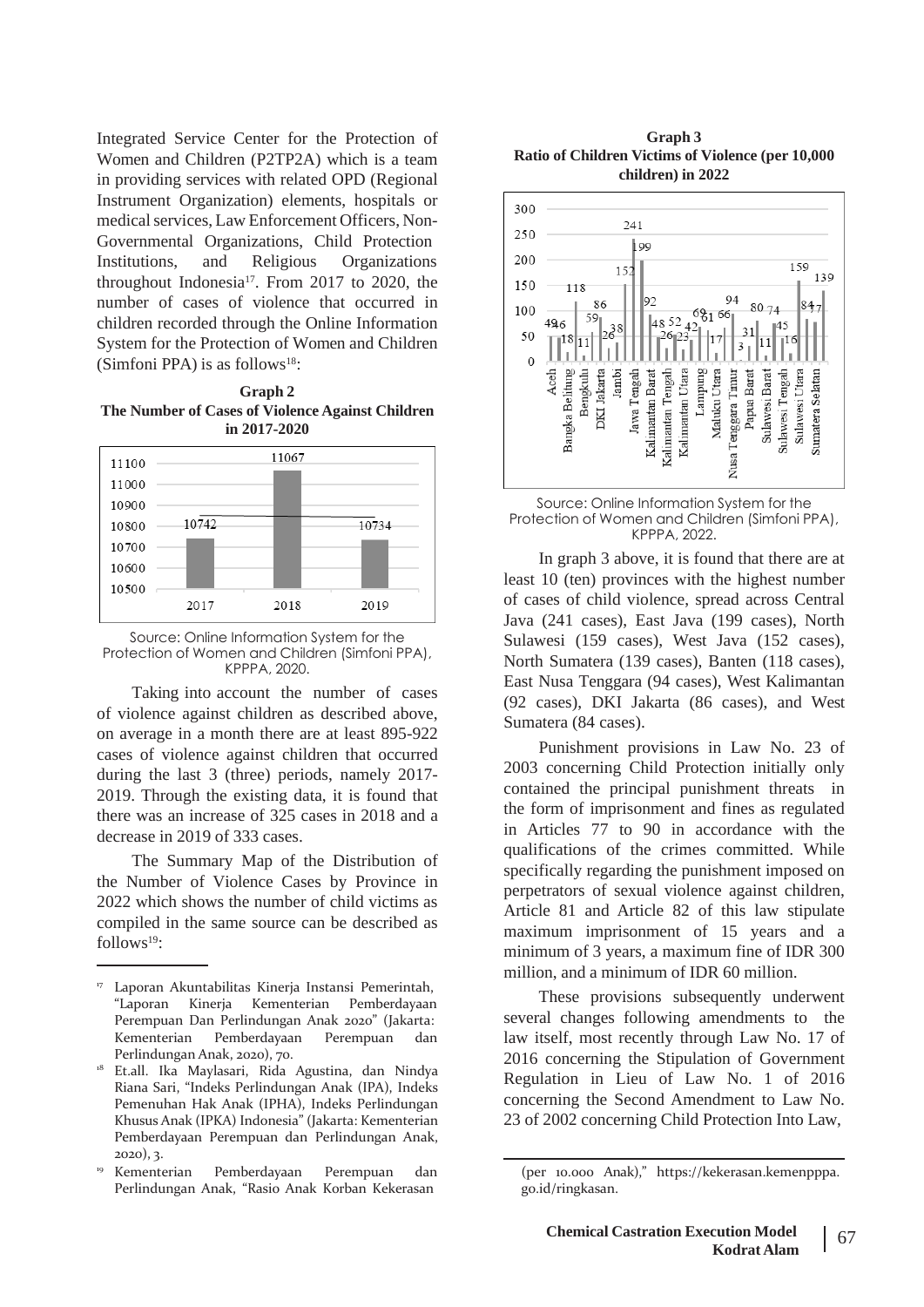which includes aggravation of criminal sanctions and fines for perpetrators of crimes against children, as well as the introduction of actions in the form of chemical castration, installation of electronic detection devices, and rehabilitation for perpetrators of sexual violence against children.

Several changes regarding the provisions on threats and types of punishment in the Child Protection Law can then be inventoried as follows:

**Table 1 The Data of Comparison of Threats and Types of Punishment in the Child Protection Law**

| <b>Type of</b><br><b>Punishment</b>                        | Law<br>No. 23<br>of 2003     | Law<br>No. 35<br>of 2014    | Govt.<br><b>Regulation</b><br>in Lieu of<br>Law No. 1<br>of 2016 | Law<br>No. 17<br>of 2016    |
|------------------------------------------------------------|------------------------------|-----------------------------|------------------------------------------------------------------|-----------------------------|
| Principal<br>1<br><b>Punishment</b>                        |                              |                             |                                                                  |                             |
| a. Death Penalty                                           | No                           | Yes                         | Yes                                                              | Yes                         |
| b. Imprisonment:                                           |                              |                             |                                                                  |                             |
| 1) For Life                                                | N <sub>0</sub>               | Yes                         | Yes                                                              | Yes                         |
| 2) For Certain<br>Period:                                  |                              |                             |                                                                  |                             |
| a) Minimum                                                 | 5 years                      | 5 years                     | 10 years                                                         | 10 years                    |
| b) Maximum                                                 | 20 years                     | 20<br>years                 | 20 years                                                         | 20 years                    |
| c. Fines:                                                  |                              |                             |                                                                  |                             |
| 1) Minimum                                                 | <b>IDR 60</b><br>million     | <b>IDR 20</b><br>million    | No                                                               | N <sub>0</sub>              |
| 2) Maximum                                                 | <b>IDR</b><br>500<br>million | IDR <sub>3</sub><br>billion | IDR <sub>5</sub><br>billion                                      | IDR <sub>5</sub><br>billion |
| $\overline{2}$<br><b>Additional</b>                        |                              |                             |                                                                  |                             |
| <b>Punishment:</b>                                         |                              |                             |                                                                  |                             |
| Announcement<br>of Perpetrator's<br>Identity               | No                           | N <sub>0</sub>              | Yes                                                              | Yes                         |
| <b>Actions:</b><br>3.                                      |                              |                             |                                                                  |                             |
| Installation<br>a)<br>of Electronic<br>Detection<br>Device | N <sub>0</sub>               | N <sub>0</sub>              | Yes                                                              | Yes                         |
| Chemical<br>b)<br>Castration                               | No                           | No                          | Yes                                                              | Yes                         |
| Rehabilitation<br>$\mathbf{c}$ )                           | No                           | N <sub>0</sub>              | Yes                                                              | Yes                         |

Chemical castration is a part of the additional punishment in the form of an action that is imposed together with the principal punishment for perpetrators of sexual violence against children where the implementation is situational depending on the condition of the perpetrator. Regarding this, Tolib Setiady stated<sup>20</sup>:

- (1) Additional punishment can only be added to the principal punishment, except in the case of confiscation of certain items against children who are handed over to the government (this additional punishment is added not to the principal punishment but the action).
- Additional punishment does not have to be (2) compulsory as the principal punishment, so the nature of this additional punishment is facultative (meaning it can be imposed or not). This is an exception for crimes as mentioned in the provisions of Article 250 (addition), Article 261, and Article 275 of the Criminal Code where the additional punishment is imperative or mandatory.

Article 81 paragraph (7) of Government Regulation in Lieu of Law No. 1 of 2016 stipulates:

The perpetrators as referred to in paragraphs (4) and paragraph (5) may be subject to action in the form of chemical castration and installation of electronic detection devices.

The meaning of the word "may" in the above provision, when connected to the previous explanation, can be interpreted as a type of punishment that is not a necessity to be carried out. This means that chemical castration as an additional punishment can be carried out or abolished (facultative) based on certain considerations that is subject to the results of the examination of the convict as described in Article 8 paragraph (1) of Government Regulation No. 70 of 2020:

The conclusion as referred to in Article 6 letter b contains the results of a clinical assessment to ensure that the perpetrator of sexual intercourse is eligible or not eligible to be subjected to chemical castration.

The terms and conditions for the implementation of chemical castration according to Law No. 17 of 2016 and Government Regulation No. 70 of 2020 are stipulated as follows:<br>Source: Processed Data, 2022.<br>1. Shall be imposed on the perpetrat

- Shall be imposed on the perpetrator based on a court decision that has permanent legal force (*inkracht van gewijsde*);
- Cannot be imposed on child perpetrators; 2.
- Shall be executed after the convict has served the principal punishment; 3.

<sup>20</sup> (Bandung: Alfabeta, 2010), 77. <sup>T</sup> Setiady, *Pokok-Pokok Hukum Penitensier Indonesia*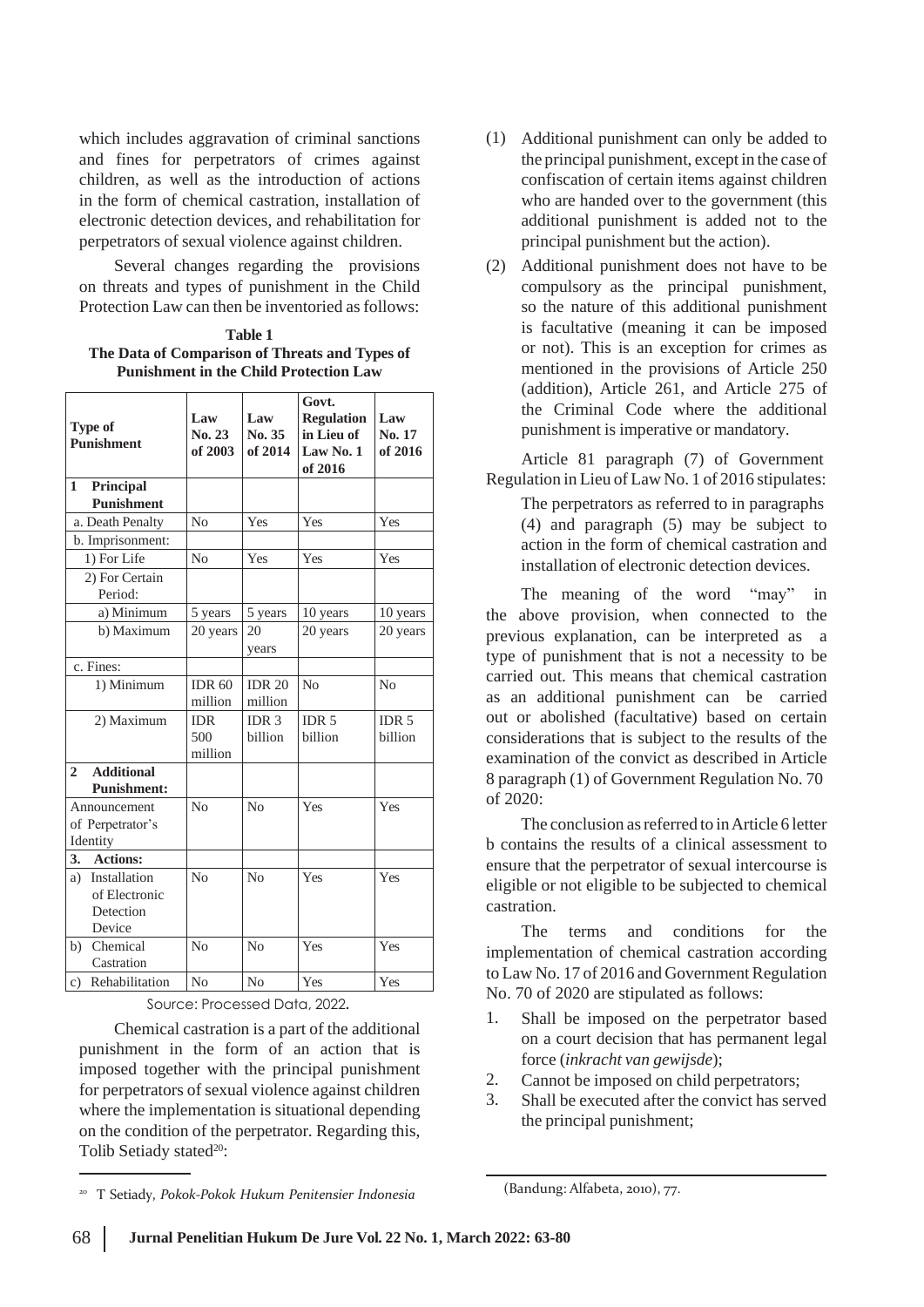- 4. Shall be imposed for a maximum period of 2 years;
- The implementation of chemical castration is accompanied by rehabilitation; 5.
- Shall be executed by a medical doctor on the orders of the prosecutor after coordinating with the Ministry of Health, the Ministry of Law and Human Rights, and the Ministry of Social Affairs; and 6.
- Shall be executed under regular supervision by the Ministry of Law and Human Rights, the Ministry of Social Affairs, and the Ministry of Health. 7.

As for the implementation, Articles 5-13 Chapter II Part Two of Government Regulation No. 70 of 2020 regulate the procedures for chemical castration with the following provisions:

- 1. Shall be executed through a series of stages that begins with clinical assessment, conclusion, and implementation;
- The clinical assessment is preceded by a notification delivered by the Ministry of Law and Human Rights to the prosecutor no later than 9 months before the convict finishes serving the principal punishment. Within 7 days after the notification, the prosecutor submits notification to and coordinates with the Ministry of Health for a clinical assessment to begin no later than 7 days after receiving the notification. The clinical assessment is carried out by a team consisting of medical and psychiatric staff. This assessment includes: 2.
	- a. A clinical interview, that is a process to obtain information about the physical health condition and mental health of the perpetrator for the purpose of initial/ interim clinical decisions regarding the health problems of the convict.
	- A psychiatric interview, that is an interview technique to assess the mentality of the convict in the form of structured or unstructured questions without the help of tools. b.
	- Physical examination, that is a process to determine whether there are physical abnormalities of the convict. c.
	- Supporting examination, that is a series of medical examination processes for certain indications in order to obtain d.

complete clinical conclusions to ensure that the perpetrator of sexual intercourse is eligible or not eligible to be subjected to chemical castration and it shall be submitted to the prosecutor in no later than 14 days after receiving the notification from the prosecutor.

- Chemical castration is carried out after the conclusion stating that the perpetrator is eligible to be subjected to chemical castration. If the conclusion states that the perpetrator is not eligible to be subjected to chemical castration, then the implementation is postponed for a maximum of 6 months for clinical re-assessment and re-conclusion. In the event that the clinical re-assessment and re-conclusion still state that the perpetrator is not eligible to be subjected to chemical castration, the prosecutor shall notify in writing to the court that decided the case at the first level by attaching the results of the clinical re-assessment and re-conclusion. 3.
- Within a maximum period of 7 days after receiving the conclusion stating that the perpetrator is eligible to be subjected to chemical castration, the prosecutor orders a medical doctor to execute chemical castration on the perpetrator, immediately after the convict has finished serving the principal punishment. 4.
- The execution of chemical castration shall be carried out in an appointed governmentowned hospital or regional hospital in the presence of the prosecutor, representatives of the Ministry of Law and Human Rights, the Ministry of Social Affairs, and the Ministry of Health. 5.
- The prosecutor informs the victim or his family that chemical castration has been executed and it is stated in the official report. 6.

For a perpetrator who will be subjected to chemical castration but escapes, his execution will be postponed until the perpetrator is caught or surrenders. Meanwhile, if the perpetrator dies, the prosecutor will notify the court that decides the case at the first level in writing.

Specifically, regarding the technical procedures for clinical assessment, conclusion, and execution of chemical castration, Government Regulation No. 70 of 2020 delegates the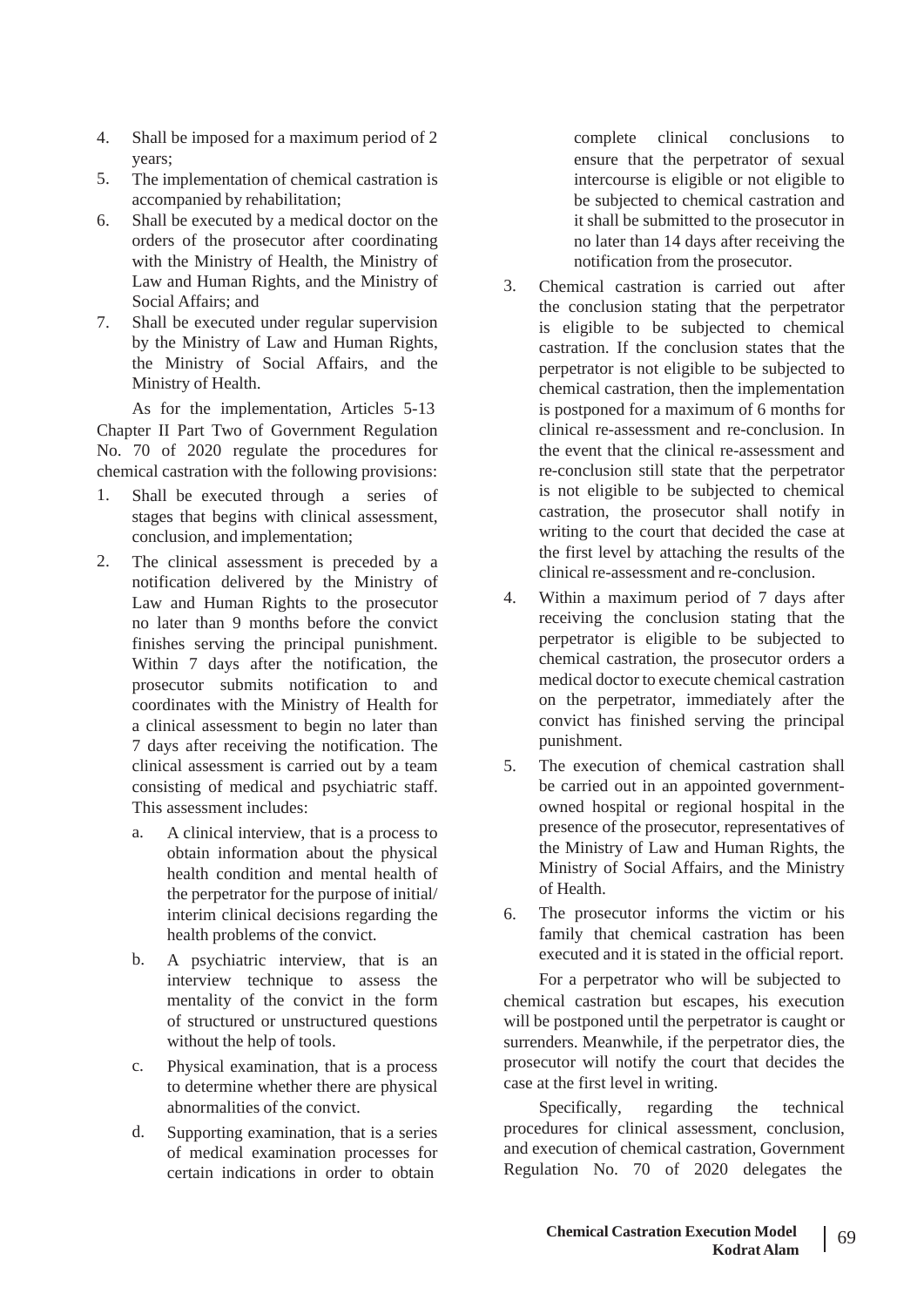arrangement through the Regulation of the Minister of Health (Permenkes), as well as the procedure for notification to the prosecutor through the Regulation of the Minister of Law and Human Rights(Permenkumham).

### **B. Execution of Chemical Castration through Implementation of Police Duties in the Administration of Police Medical Operation (Dokpol)**

The implementation of criminal justice is the mechanism by which criminal law enforcement officers work, starting from the process of preliminary investigation and investigation, arrest, detention, prosecution, to examination in court, or in other words, the work of police, prosecutors, judges, and correctional institution officers, which also means the process of criminal procedure law. These efforts are carried out in order to achieve the objectives of criminal justice<sup>21</sup>.

The criminal justice process can be interpreted as the entire stage of examining criminal cases to uncover criminal acts that occurred and take legal action against the perpetrators. By going through various institutions, the criminal justice process starts from the police institution, continues to the prosecutor's institution, to the court institution, and ends at the correctional institution<sup>22</sup>.

Imman Yusuf Sitinjak said<sup>23</sup>:

In terms of criminal law, the institution in charge of implementing it is manifested in a criminal justice system, which is essentially a system of power to enforce criminal law which consists of investigative power, prosecution power, adjudicating power, and decision-making power as well asthe power to implement decisions/ punishment by the agency/executive/execution apparatus. <sup>24</sup> <sup>I</sup> Wayan Edi Kurniawan, Anak Agung Sagung Laksmi

The ultimate goal of the Criminal Procedure Code which must be considered is the creation of justice in the execution process. In the event that the judge's decision that has been read out is accepted by the litigating parties and no legal remedy is requested by the parties or no further legal remedy can be requested, then the judge's decision is declared to have permanent legal force (*inkracht*). The judge's decision which has permanent legal force will then be carried out by the competent authority and it is commonly known as an execution<sup>24</sup>.

Court decisions are the result or output of a justice process in court<sup>25</sup>. The process of finalizing criminal justice which culminates in the implementation of a court decision that has permanent legal force (*inkracht van gewijsde*) makes execution the most important part of a series of law enforcement against a crime. Regarding this matter, Allan Rowman Supit stated<sup>26</sup>:

Every decision must be able to be executed because there will be no meaning if the decision cannot be executed, as it is known that a judge's decision at any time will become a decision that has permanent legal force (*inkracht van gewijsde*).

In the context of law supremacy, the function of the prosecutor's office is very important in realizing the law *in concreto*. According to Bagir Manan, realizing law *in concreto* is not only a phenomenon of courts or judges but also includes administrative officials who provide legal services and law enforcement officers. The Prosecutor's Office and the Police are public institutions of law enforcement, which in the criminal justice system are actually the initial source of a justice process<sup>27</sup>.

<sup>21</sup> I K A Purnama, *Hukum Kepolisian: Sejarah Dan Peran POLRI Dalam Penegakan Hukum Serta Perlindungan HAM* (Bandung: PT Refika Aditama, 2018), 85.

Didit Ferianto Pilok, "Kedudukan Dan Fungsi Jaksa 22 Dalam Peradilan Pidana Menurut Kuhap," *Lex Crimen* 2, no. 4 (2013): 143, https://ejournal.unsrat.ac.id/index. php/lexcrimen/article/view/3099.

<sup>&</sup>lt;del>23</del> Imman Yusuf Sitinjak, "Peran Kejaksaan Dan Peran Jaksa Penuntut Umum Dalam Penegakan Hukum," *Jurnal Ilmiah Maksitek* 3, no. 3 (2018): 98, https:// makarioz.sciencemakarioz.org/index.php/JIM/ article/view/29.

Dewi, and I Made Minggu Widyantara, "Jaksa Selaku Eksekutor Dalam Putusan Pengadilan Tindak Pidana Pembunuhan,"*Jurnal Preferensi Hukum* 1, no. 2 (2020): 154.

Fiona L Pelafun, "Pelaksanan Putusan Pengadilan Dalam Perkara Pidana Berdasarkan Kitab Undang-Undang Hukum Acara Pidana," *Lex Crimen* 6, no. 3 (2017): 86, https://ejournal.unsrat.ac.id/index.php/ lexcrimen/article/view/15603. 25

Allan Rouwman Supit, "Pelaksanaan Putusan Perkara 26 Pidana Yang Telah Berkekuatan Hukum Tetap Menurut Kitab Undang-Undang Hukum Acara Pidana," *Lex Privatum* 4, no. 7 (2016): 117, https://ejournal.unsrat. ac.id/index.php/lexprivatum/article/view/13253.

M Yuhdi, "Tugas Dan Wewenang Kejaksaan Dalam Pelaksanaan Pemilihan Umum," *Jurnal Ilmiah* 27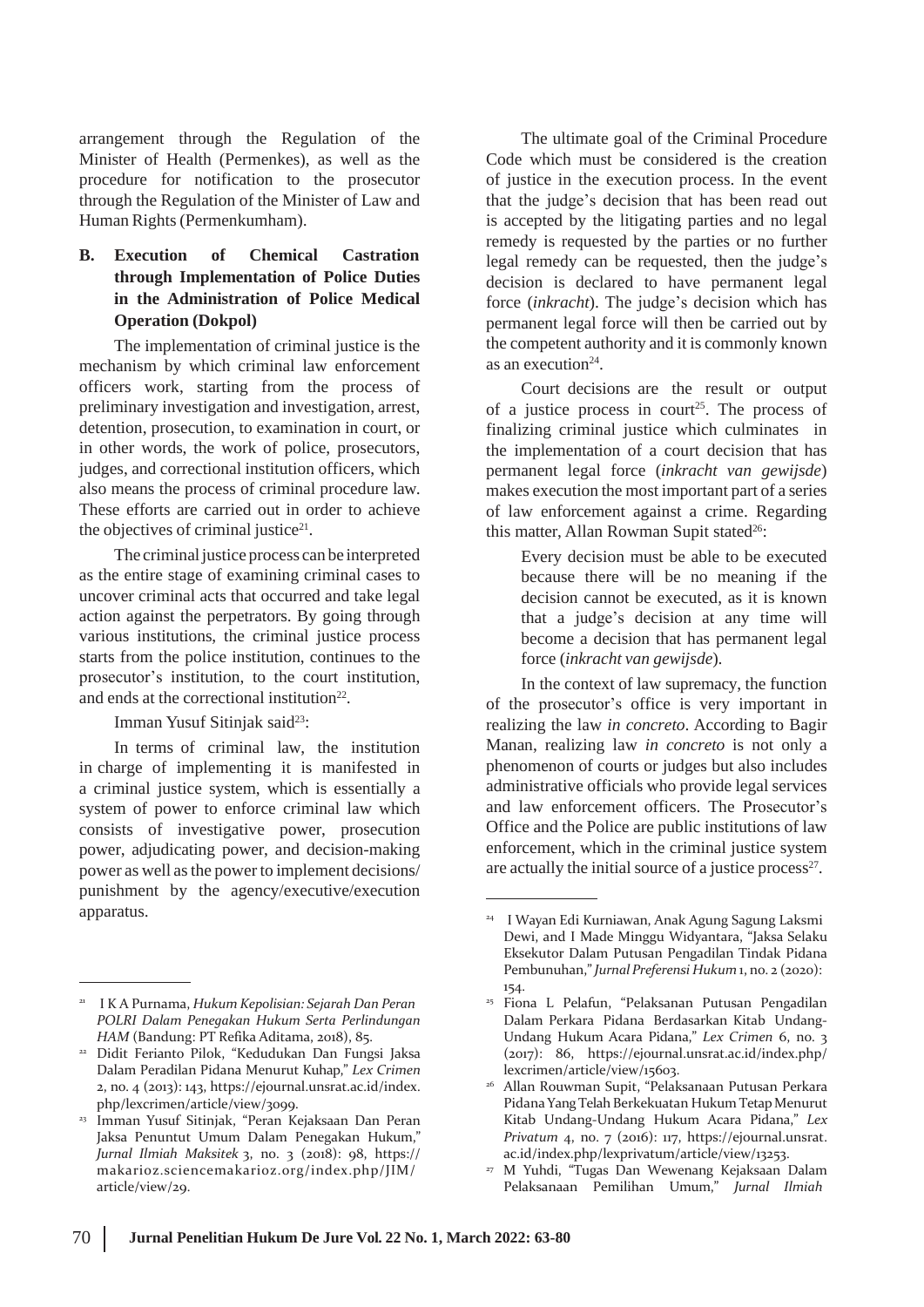Article 270 of the Criminal Procedure Code states:

> The execution of a court decision that has obtained permanent legal force is still carried out by the prosecutor, for which the clerk sends a copy of the decision letter to him.

Prosecutors by definition are functional officials who are authorized by law to act as public prosecutors and executors of court decisions that have obtained permanent legal force and other authority based on the law. While the Public Prosecutor is a prosecutor who is authorized by this law to carry out prosecutions and carry out judges' decisions. The definition of prosecutor's office itself is a government institution that exercises state power in the field of prosecution and other authority based on law.

Authority is what is called formal power, a power that comes from legislative power (given by law) or from executive/administrative power. Authority is power over a certain group of people or power over a certain area of government(orfield of affairs) which is unanimous, while authority only concerns certain parts. Within authority there are powers. Authority is the power to carry out a public legal act<sup>28</sup>.

Philipus M. Hadjon divides the sources of authority into three parts, namely<sup>29</sup>:

> An authority is obtained through three sources, namely attribution, delegation, and mandate. Attribution authority is usually outlined through the division of state power by the constitution, while delegation and mandate authority is the authority that comes from "delegation".

A similar division was also put forward by Indroharto who explained<sup>30</sup>:

*Pendidikan Pancasila dan Kewarganegaraan* 27, no. 2 (2016): 94, <http://journal.um.ac.id/index.php/jppk/> article/view/5520.

Authority is obtained by "attribution", namely the granting of new government authority by a provision in laws and regulations. Therefore, here is born/created a new government authority". In the delegation, there is a delegation of an existing authority by the State Administration Agency or Position that has obtained an attributive government authority to another State Administration Agency or Position. Therefore, a delegation is always preceded by attribution of authority. In the mandate, there is no granting of new authority or delegation of authority from one State Administration Agency or Position to another.

Regarding attribution, delegation and mandate, H.D. van Wijk/Willem Konijnenbelt defines them as follows $31$ :

- *a. Attributie: toekenning van een bestuursbevoegheid door aan een bestuursorgaan*, (attribution is *een wetgever* the granting of government authority by legislators to government organs).
- *Delegatie: overdracht van een bevoegheid van het ene bestuursorgaan aan een ander*, (delegation is the delegation of government authority from one government organ to another). *b.*
- *Mandaat: een bestuursorgaan laat zijn bevoegheid namens hem uitoefenen door een ander*, (mandate occurs when a government organ allows its authority to be exercised by another organ on its behalf). *c.*

In connection with the division of sources of authority, Ridwan HR concluded that<sup>32</sup>:

The authority that is obtained by attribution is genuine and comes from the laws and regulations. In other words, government organs obtain authority directly from certain articles in laws and regulations. In terms of attribution, the recipient of the authority can create new authority or expand the existing authority, with internal and external responsibility for the implementation of the authority being attributed wholly to the recipient of the authority (*atributaris*). In delegation there is no creation of the authority, there is only the delegation of

Prajudi Atmosudirdjo, *Hukum Administrasi Negara* 28 (Jakarta: Ghalia Indonesia, 1981), 29.

Philipus M. Hadjon, "Fungsi Normatif Hukum 29 Administrasi Dalam Mewujudkan Pemerintahan Yang Bersih," in *Pidato Penerimaan Jabatan Guru Besar Dalam Ilmu Hukum Pada Fakultas Hukum Universitas Airlangga* (Surabaya, 1994), 7.

Indroharto, *Usaha Memahami Undang-Undang Tentang Peradilan Tata Usaha Negara* (Jakarta: Pustaka Harapan, 1993), 90.

<sup>30</sup> <sup>31</sup> Ridwan HR, *Hukum Administrasi Negara, Edisi Revisi* (Jakarta: PT. RajaGrafindo Persada, 2014), 102.

 $32$  Ibid., 105-106.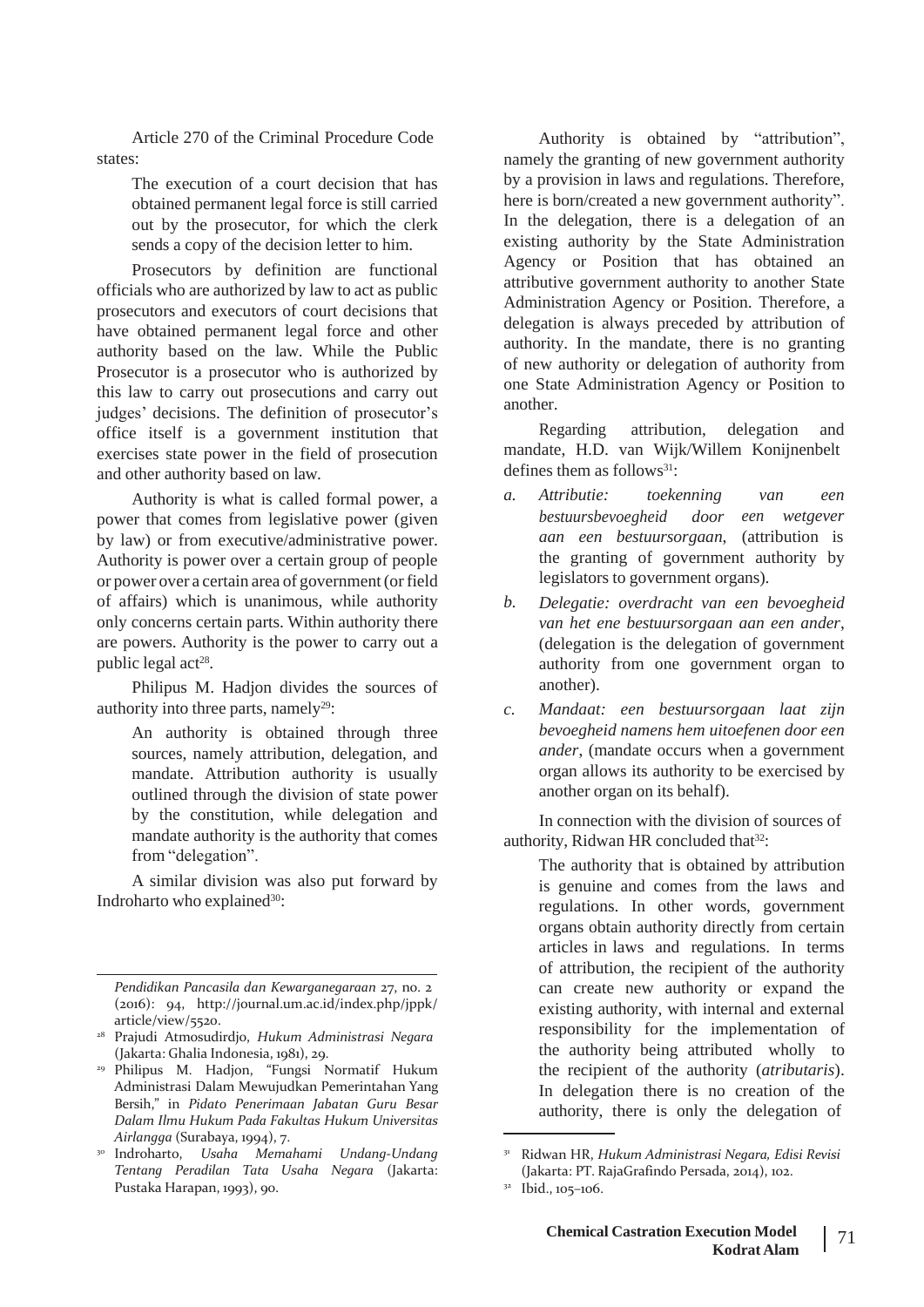authority from one official to another. Juridical responsibility no longer rests with the delegators (*delegans*), but shifts to the delegates (*delegataris*). While in the mandate, the mandate recipient (*mandataris*) only acts for and on behalf of the mandate giver (*mandans*), the final responsibility for decisions taken by the *mandataris* remains with the *mandans*.

In addition to being listed in the Criminal Procedure Code, the duties and authority of the prosecutor's office in carrying out its function as a subsystem/component of law enforcer for the Indonesian criminal justice system are stated in Law No. 16 of 2004 concerning the Prosecutor's Office<sup>33</sup>. The duties and authority of the prosecutor's office according to Article 30 of Law No. 16 of 2004 covers: the criminal field, the civil and state administration fields, as well as the public order and peace sector.

The duties and authority of the prosecutor's office in the criminal field related to the criminal justice process according to Article 30 paragraph (1) of the Law are:

In the criminal field, the prosecutor's office has the following duties and authority:

- a. to carry out prosecutions;
- b. to carry out judges' decisions and court decisions that have obtained permanent legal force;
- c. to supervise the implementation of conditional punishment decisions, supervisory punishment decisions, and parole decisions;
- to conduct preliminary investigations into certain criminal acts based on the law; d.
- to complete certain case files and for that purpose can carry out additional examinations before being delegated to the court where the implementation is coordinated with investigators. e.

Apublic prosecutor is definitely a prosecutor, while a prosecutor is not necessarily a public prosecutor<sup>34</sup>. The definition of a prosecutor in <sup>35</sup> Pilok, "Kedudukan Dan Fungsi Jaksa Dalam Peradilan

Law No. 16 of 2004 is wider than Article 1 point 6 letter a of the Criminal Procedure Code. Therefore, the prosecutor's two authorities are: as a public prosecutor, and as an executor. While the public prosecutor has the authority to: carry out prosecutions and carry out court decisions. In other words, the prosecutor who handles cases in the prosecution stage is called a public prosecutor. It is the public prosecutor who can carry out the judge's decision. Therefore, other prosecutors (who are not public prosecutors) cannot carry out the judge's decision but the public prosecutor can carry out executions because he is a prosecutor (not as a public prosecutor) $35$ . Therefore, it can be concluded that the special mandate given by the law to prosecutors is to carry out court decisions<sup>36</sup>.

Furthermore, if the task of the prosecutor in carrying out court decisions is connected to the execution of chemical castration, then this is clearly seen in the regulation:

Article 3 of Government Regulation No. 70 of 2020:

> The implementation of chemical castration, installation of electronic detection devices, and rehabilitation are carried out by officers who have competence in their fields on the orders of the prosecutor.

Article 9 letter b of Government Regulation No. 70 of 2020:

Within a maximum period of 7 (seven) working days since the receipt of the conclusion as referred to in letter a, the prosecutor orders a medical doctor to carry out chemical castration on the perpetrators of sexual intercourse.

In view of the regulation on the execution of chemical castration in the above provisions, the position of the prosecutor, in this case, is to act as the person in charge of the execution where the execution itself is ordered to the medical doctor as an officer who has competence in the health sector.

The simultaneous involvement of prosecutors and medical doctors in the implementation of

<sup>33</sup> Pilok, "Kedudukan Dan Fungsi Jaksa Dalam Peradilan Pidana Menurut Kuhap," 145.

Sitinjak, "Peran Kejaksaan Dan Peran Jaksa Penuntut Umum Dalam Penegakan Hukum," 100. 34

Pidana Menurut Kuhap," 147.

Nurafni Nurafni, Bambang Waluyo, and Beniharmoni Harefa, "Eksekusi Kebiri Kimia Pelaku Kekerasan Seksual Terhadap Anak Di Indonesia," *Nagari Law Review* 3, no. 2 (2020): 110, [http://nalrev.fhuk.unand.](http://nalrev.fhuk.unand/) ac.id/index.php/nalrev/article/view/165. 36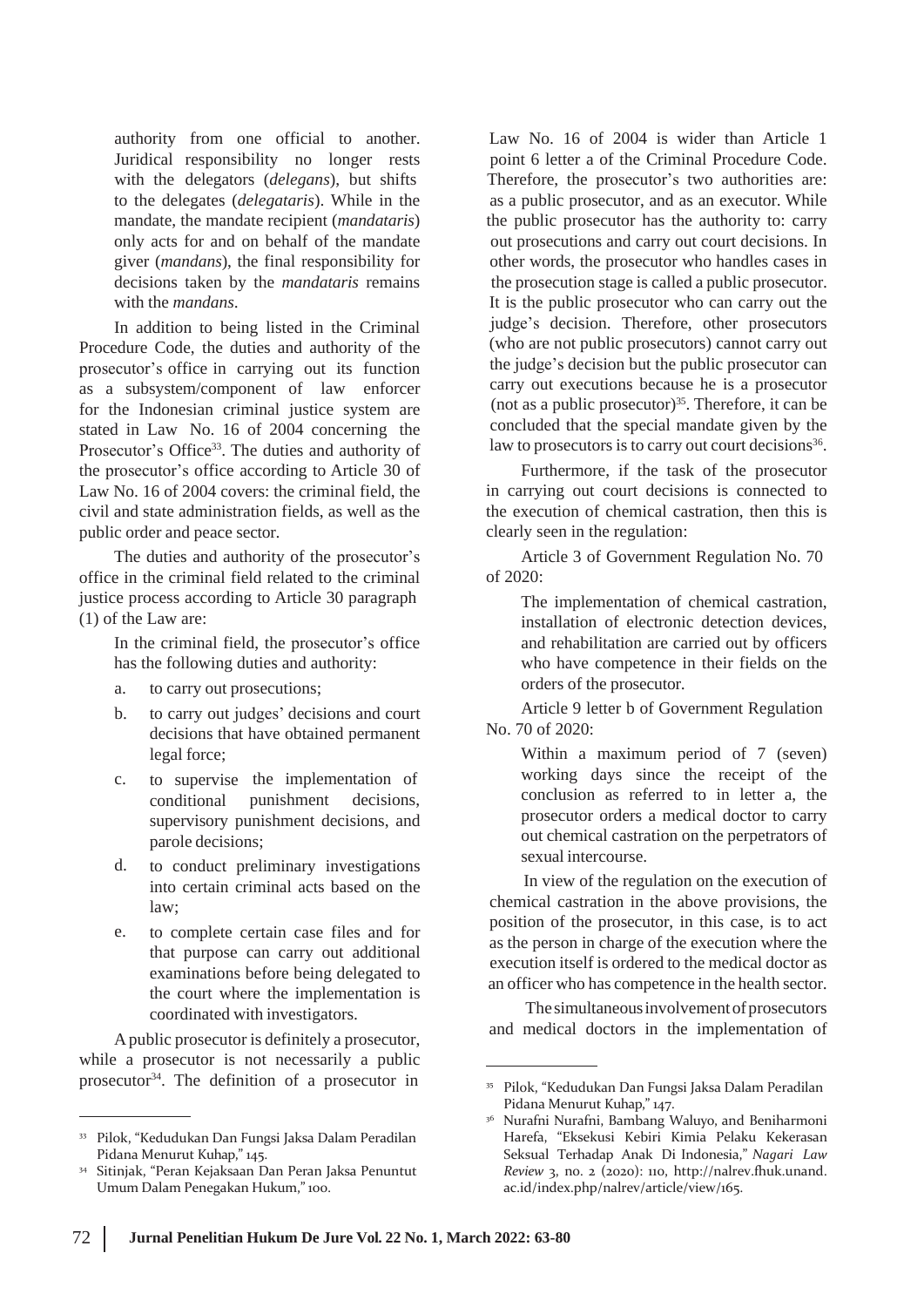chemical castration has a close connection to the power to carry out court decisions as an authority attached to the prosecutor's office.

The medical doctor's authority to carry out chemical castration comes from the authority possessed by prosecutors in the punishment field, especially regarding the authority to carry out judges' decisions and court decisions that have obtained permanent legal force in accordance with Article 30 paragraph (1) letter b of Law No. 16 of 2004 concerning the Prosecutor's Office. This authority is distributed through orders given to medical doctors to act as chemical castration executors and place the prosecutor in charge.

The authority of a medical doctor to act as an executor of chemical castration is based on Article 9 letter b of Government Regulation No. 70 of 2020 as referred to, according to the source, comes from the authority obtained by mandate. That is the authority that makes medical doctors as *mandataris* (mandate recipient) who act for and on behalf of prosecutors as *mandans* (mandate giver). The position of the medical doctor, in this case, is solely to act for and on behalf of the prosecutor who has the authority as the executor of court decisions who gives orders, and is responsible for the implementation of chemical castration.

Law enforcement as a process does not merely mean the implementation of legislation. Law enforcement is not a definite action, namely applying the law to an event, which can be likened to drawing a straight line between two points. Law enforcement is not a mere logical process, but contains choices and possibilities, because of the conditions with human involvement with all its complexity<sup>37</sup>.

The problem of law enforcement is a problem related to the existence of law and humans. The law may not be able to realize its own will, because it is only a rule. Therefore, it takes the presence of humans (law enforcement officers) to realize the will of the law<sup>38</sup>. Likewise in sexual violence crimes, law enforcement and its execution require

the involvement of the prosecutor with the help of medical doctors in it.

The IDI policy, which closes the role and involvement of medical doctors as chemical castration executor, is predicted to be one of the obstacles that require prosecutors to prepare anticipatory steps, including by seeking technical support through the procurement of executor resources, especially those from law enforcement institutions, namely the police whose job is, among others, to administer police medical operation.

The task of the Indonesian National Police in realizing law enforcement in order to maintain security and order can essentially be seen as a living law because it is in the hands of the Indonesian National Police that the law becomes concrete or experiences its manifestation in society<sup>39</sup>, which is considering the role and position of the Indonesian National Police themselves as a part of the law enforcement officers. Regarding this matter, I Ketut Adi Purnama specifically stated<sup>40</sup>:

> Among the work of law enforcement in the criminal justice system in Indonesia, which consists of the police, prosecutor's office, courts, lawyers, and correctional institutions, the work of the police is the most interesting, because it contains a lot of human involvement in decision making.

The definition of Police according to Article 1 number 1 of Law No. 2 of 2002 concerning the Police:

> Police are all matters relating to police functions and institutions in accordance with laws and regulations, with the main tasks:

- a. To maintain public security and order;
- b. To enforce the law; and
- c. To provide protection, shelter, and service for the community.

The police duties based on Article 14 paragraph (1) of Law No. 2 of 2002 are:

> In carrying out the main tasks as referred to in Article 13, the Indonesian National Police shall be tasked with:

<sup>37</sup> Ibnu Artadi, *Diskresi Polisi Dan Realitas Penegakan* a. implementing regulation, guarding,<br>Hukum (Studi Tentang Pengngangn Kasus Kriminal sessorting, and patrolling the community

*Hukum (Studi Tentang Penanganan Kasus Kriminal*<br>*Tertentu Versi Keadilan Polisi) (Yogyakarta: Tertentu Versi Keadilan Polisi)* (Yogyakarta: and government activities as needed; Deepublish, 2013), 8.

Bambang Sutiyoso, "Penguatan Peran Komisi Yudisial Dalam Penegakan Hukum Di Indonesia," *Jurnal Hukum Ius Quia Iustum* 18, no. 2 (2011): 277, https:// journal.uii.ac.id/IUSTUM/article/view/4008. 38

<sup>39</sup> Purnama, *Hukum Kepolisian: Sejarah Dan Peran POLRI Dalam Penegakan Hukum Serta Perlindungan HAM*, 61. 40 Ibid.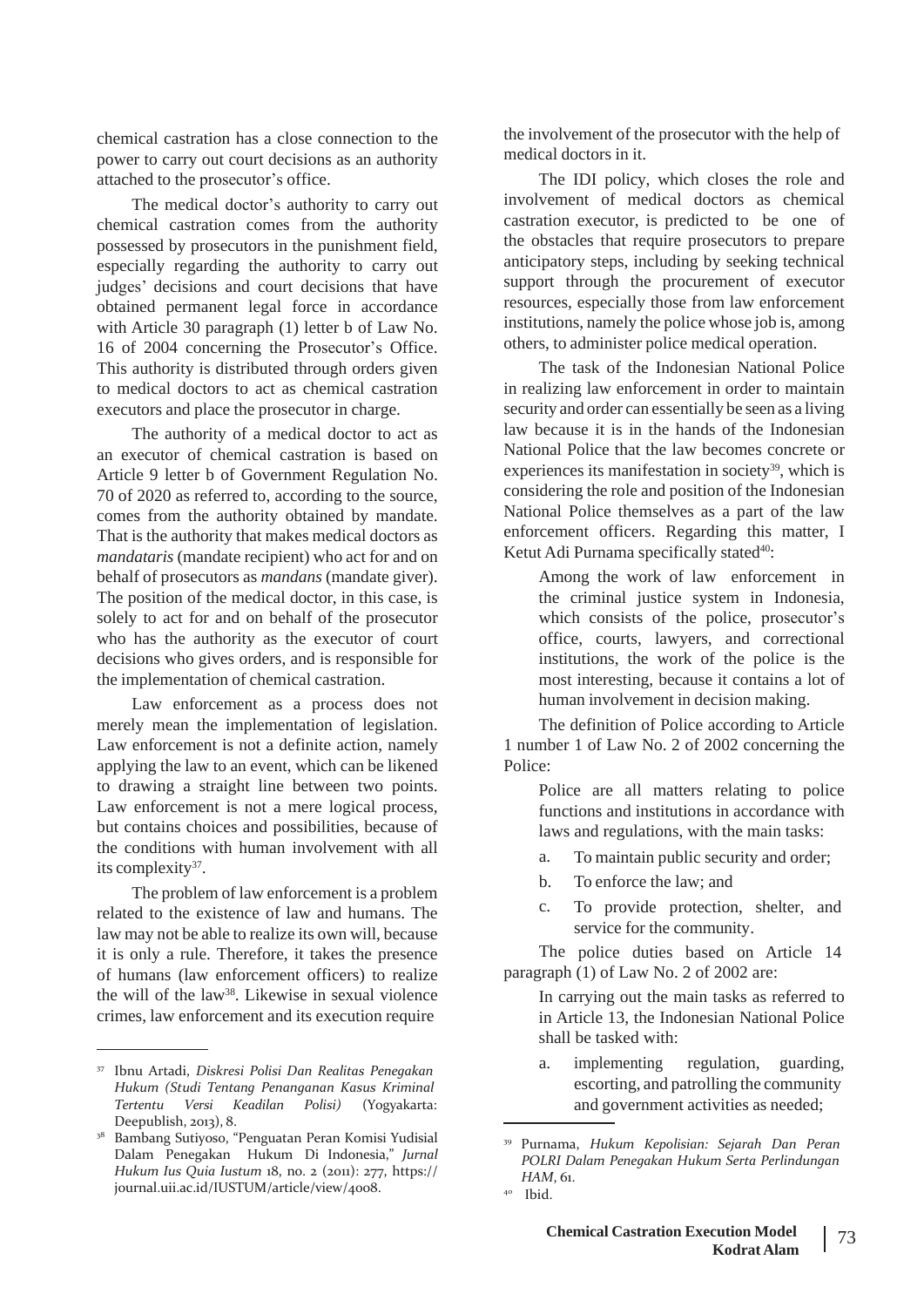- b. organizing all activities in ensuring security, order, and smooth traffic on the road;
- c. fostering the community to increase community participation, public legal awareness, and community compliance with laws and regulations;
- d. participating in the development of national law;
- e. maintaining order and ensuring public security;
- coordinating,supervising,andproviding technical assistance to the special police, civil servant investigators, and other forms of self-service security; f.
- conducting preliminary investigations and investigations of all criminal acts in accordance with the criminal procedure law and other laws and regulations; g.
- organizing police identification, police medicaloperation,forensiclaboratories, and police psychology for the purposes of police duties; h.
- protecting the safety of body, soul, property, society, and the environment from disturbances of order and/or disaster, including providing assistance and aid by upholding human rights; i.
- serving the interests of the community for a while before being handled by the authorized agency and/or party; j.
- providing services to the community in accordance with their interests within the scope of police duties; as well as k.
- carrying out other duties in accordance with laws and regulations. l.

Of the many tasks of the police mentioned above, the administration of police medical operation is the most relevant part to be proposed as an alternative in the context of carrying out chemical castration executions in accordance with Article 3 in conjunction with Article 9 letter b of Government Regulation No. 70 of 2020 which according to the elucidation is explained:

> Police medical operation include, among others, forensic medicine, forensic odontology, and forensic psychiatry which are needed to support the implementation of police duties.

Meanwhile, the definition of police medical operation according to Article 1 number 1 of

Regulation of the Chief of the Indonesian National Police No. 12 of 2011 concerning Police Medical Operation:

Police medical operation, hereinafter abbreviated as Dokpol, is the application of medical science and technology along with the supporting sciences for the benefit of police duties.

The implementation of police medical operation is carried out by medical doctors who have the same qualifications and competencies as medical doctors and dentists in general based on Law No. 29 of 2004 concerning Medical Practice. Being under the auspices of the same professional organization, namely the Indonesian Medical Association (IDI), but officially bound to the police institution, police medical operation have their own characteristics that combine roles and positions as medical doctors and law enforcers simultaneously to support the implementation of police duties in accordance with Law No. 2 of 2002.

The proposal of police medical operation as an alternative that can assist the implementation of the prosecutor's duties in the execution of chemical castration becomes a necessity that can be applied following the various opinions expressed by:

- a. The Head of Public Relation Division of the Indonesian National Police, Inspector General Police Boy Rafli Amar<sup>41</sup>: Police Medical Operation (Dokpol) are ready to carry out their duties if appointed to be the executor of the castration sentence. We are ready to assist the implementation (as the executor of the castration sentence) if they receive the same task as in the death penalty.
- Soetedio, Julitasari Sundoro, and Ali Sulaiman<sup>42</sup>: Despite IDI's refusal, the police medical doctor (dokpol) stated that they were willing to carry out the procedure if ordered. This is based on one of the tasks of the Indonesian National Police (Polri) which must carry out legal provisions from the Supreme Court. b.

<sup>41</sup> ZaenalArifin,"Polri:DokpolSiapBilaDitunjukSebagai Eksekutor Kebiri," *2016*, https://www.winnetnews. com/post/polri-dokpol-siap-bila-ditunjuk-sebagaieksekutor-kebiri.

Soetedjo, Sundoro, and Sulaiman, "Tinjauan Etika Dokter Sebagai Eksekutor Hukuman Kebiri," 69. 42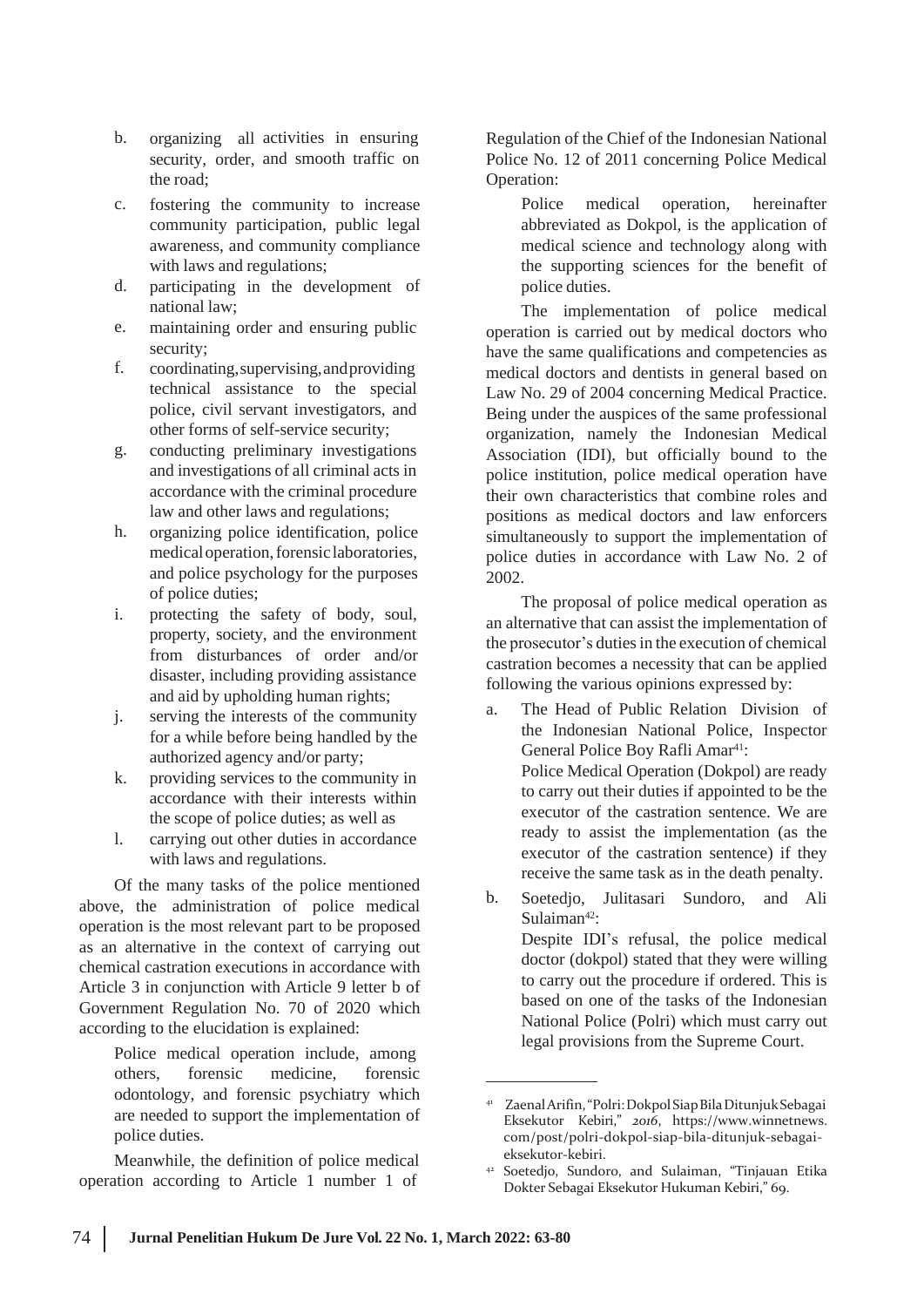c. Saharuddin Daming43:

If IDI remains firm in its refusal to be involved as the executor of the court's decision on chemical castration, then that should be the case. Because the party that can execute castration convicts is the Indonesian National Police through Police Medical Operation (Dokpol). Because Dokpol is different from based on authority and responsibility. the Indonesian Medical Association (IDI)

Ali Dahwir and Barhamudin<sup>44</sup>: d.

To carry out the chemical castration process, the president as the highest power holder gives a mandate or orders health workers through Police Medical Operation. According to Police Regulation No. 12 of 2011 Article 1 paragraph (1) Dokpol is the use of clinical science and innovation in addition to supporting science to assist the police's obligations. The chemical castration act is part of the police assignment related to the implementation of the law on the choices determined by the court to be carried out by the Dokpol.

Neta S. Pane<sup>45</sup>: e.

> The task of the execution of castration against sexual predator convicts is the task of the Indonesian National Police, through Police Medical Operation (Dokpol), and is not the task of the Indonesian Medical Association (IDI). One of the tasks of the Indonesian National Police is to carry out executions after the prosecutor's office has received a legal ruling from the Supreme Court. In the execution of the death penalty, for example, it is the police who shall carry out the execution. Therefore, in the execution of castration against perpetrators of sex crimes, it is very natural for the Indonesian National Police to carry it out.

f. Jusuf Kalla46:

The government can use a castration executor from a police medical doctor if IDI refuses. The government also respects IDI's refusal. It is his right (as a medical doctor) but some medical doctors are not from IDI, police medical doctors, so just use the assigned police medical doctors.

By encouraging the involvement of the police in the execution of chemical castration, prosecutors are expected to be able to overcome the problem of "executor vacancy" through the administration of police medical operation whose legality meets the requirements of Government Regulation No. 70 of 2020, namely having competence in the health sector.

This is not the first time that police technical support in carrying out the duties of prosecutors in criminal executions has been carried out. The same assistance has long been given to executions involving the Mobile Brigade (Brimob) unit based on Law No. 2/PNPS/1964 concerning Procedures for Implementing the Death Penalty Imposed by the Courts in the General and Military Courts and Decree of the Commander of Mobile Brigade Corps No. Pol. : Skep/122/VIII/2007 concerning Guidebook for Execution of Death Convicts, which was later revoked and declared invalid based on the Regulation of the Chief of the Indonesian National Police No. 12 of 2010 concerning Procedures for the Implementation of the Death Penalty.

Article 10 paragraph (1) of Law No. 2/ PNPS/1964:

> For the execution of the death penalty, the Police Chief of the Regional Commissariat mentioned in Article 3 paragraph (1) shall form a Firing Squad consisting of a noncommissioned officer, twelve enlisted men, under the leadership of an officer, all from the Mobile Brigade.

Article 5 paragraph (2) of the Regulation of the Chief of the Indonesian National Police No. 12 of 2010:

> After receiving the written request as referred to in paragraph (1), the Chief of Regional

<sup>43</sup> Daming, "Mengkaji Pidana Kebiri Kimia Dalam Perspektif Medis, Hukum Dan HAM," 32.

Ali Dahwir and Barhamudin Barhamudin, "Penerapan 44 Sanksi Kebiri Kimia Terhadap Pelaku Tindak Pidana Seksual Terhadap Anak," *Jurnal Solusi* 19, no. 3 (2021): 318–319, https://jurnal.unpal.ac.id/index.php/solusi/ article/view/422.

AS, "IDI Menolak, Dokter Polisi Yang Bertindak," last 45 modified 2016, https://pgi.or.id/idi-menolak-dokterpolisi-yang-bertindak/.

<sup>46</sup> Faiq Hidayat, "IDI Tolak Suntik Kebiri, JK Sebut Bisa Pakai Dokter Polisi," 2016, h[ttps://www.merdeka.com/](http://www.merdeka.com/) peristiwa/idi-tolak-suntik-kebiri-jk-sebut-bisa-pakaidokter-polisi.html.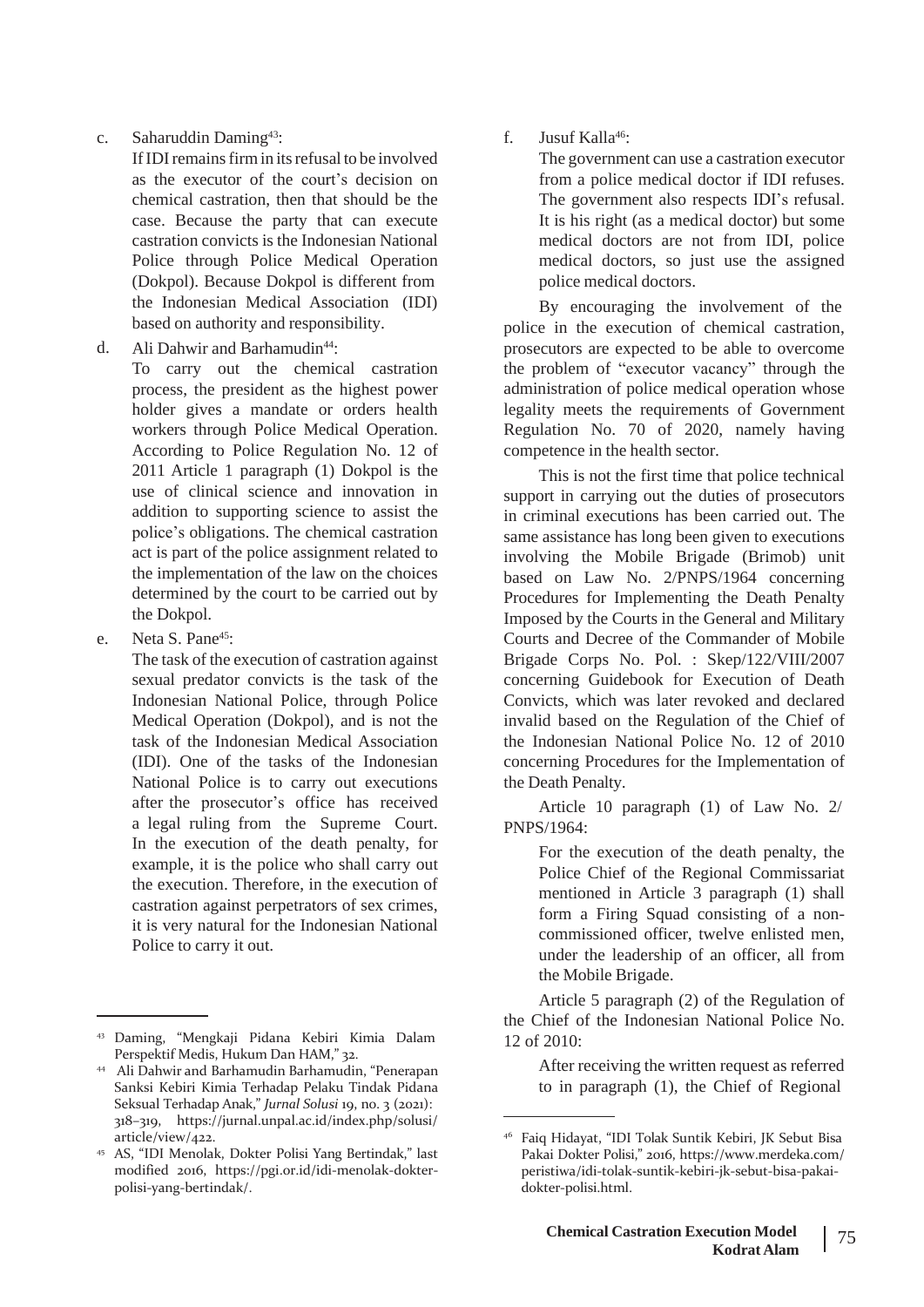Police shall instruct the Head of the Regional Mobile Brigade Unit (Kasat Brimobda) to prepare for the execution of the death penalty.

Furthermore, in order to strengthen the role and position of police medical operation in chemical castration executions, at least the following adjustment steps are required:

*First*, the shift of chemical castration executions through the administration of police medical operation needs to get a legal umbrella as in the death penalty which is regulated by Law No. 2/PNPS/1964 and the Regulation of the Head of the Indonesian National Police No. 12 of 2010. The regulation on the execution of chemical castration including its executor is deemed insufficient if it only relies on regulations at the level of the Regulation of the Minister of Health in accordance with Article 13 paragraph (1) of Government Regulation No. 70 of 2020 because it has a lower position than Government Regulation. Specifically, regarding this matter, it is proposed to amend the Government Regulation No. 70 of 2020, the content of which regulates the appointment of police medical operation as the executor of chemical castration with technical procedures established by the Ministry of Health.

*Second*, there is a need for uniformity in the use of chemical castration executor nomenclature so as not to cause a wrong interpretation of who is ordered by the prosecutor to carry out chemical castration executions. This is based on the mention of 2 different clauses of the executor in the same Government Regulation, namely: "officers who have competence in the health sector" in Article 3 of Government Regulation No. 70 of 2020 and "medical doctor" in Article 9 letter b of Government Regulation No. 70 of 2020. Because, the mention of the term "officers who have competence in the health sector" in Article 3 of Government Regulation No. 70 of 2020 can be connoted as all health workers as referred to in Article 11 paragraph (1) of Law No. 36 of 2014 concerning Health Workers, which recognizes the classification of 13 groups of health workers. Whereas what is meant in Article 9 letter b of Government Regulation No. 70 of 2020 is only medical doctors, namely health workers who are included in the group of medical personnel, which in the Government Regulation amendments it is recommended to be described specifically as police medical operation.

*Third*, the Indonesian National Police should be able to follow changes in Government Regulation No. 70 of 2020 by issuing organic provisions at the level of the Regulation of the Chief of the Indonesian National Police which regulates the procedure for the execution of chemical castration, as stated in the Regulation of the Chief of the Indonesian National Police No. 12 of 2010 which became a derivative of the death penalty execution arrangement based on Law No. 2/PNPS/1964. This is important in order to prepare resources for chemical castration executors who come from police medical operation in each region, whose jurisdiction includes courts of the first instance that impose chemical castration execution decisions for perpetrators of sexual violence crimes against children.

Through the adjustment steps as proposed above, it is hoped that there will be a sufficient portion for police medical operation to act as an executor who is prepared to replace the involvement of medical doctors in the execution of chemical castration. Furthermore, it is a manifestation of the implementation of police duties in upholding law enforcement and implementing court decisions.

# **CONCLUSION**

Referring to the description of the discussion and analysis of the problems above, the following conclusions can be drawn: *First*, that the act of chemical castration as part of the additional punishment imposed on perpetrators of sexual violence crimes against children does not always contain the obligation to be carried out asimagined by many people. In addition to the execution, which depends on the results of the clinical examination of the convict, the implementation is also accompanied by guarantees of comprehensive and continuous recovery; and *Second*, that the implementation of police duties in administering police medical operation is only a small part of the options offered to anticipate the obstacles faced by prosecutors in carrying out chemical castration executions in accordance with court decisions. The availability of police medical operation resources that have competence in the health sector is considered to meet the requirements of Article 3 in conjunction with Article 9 letter b of Government Regulation No. 70 of 2020 to act as an executor to replace the involvement of medical doctors in chemical castration executions, to achieve legal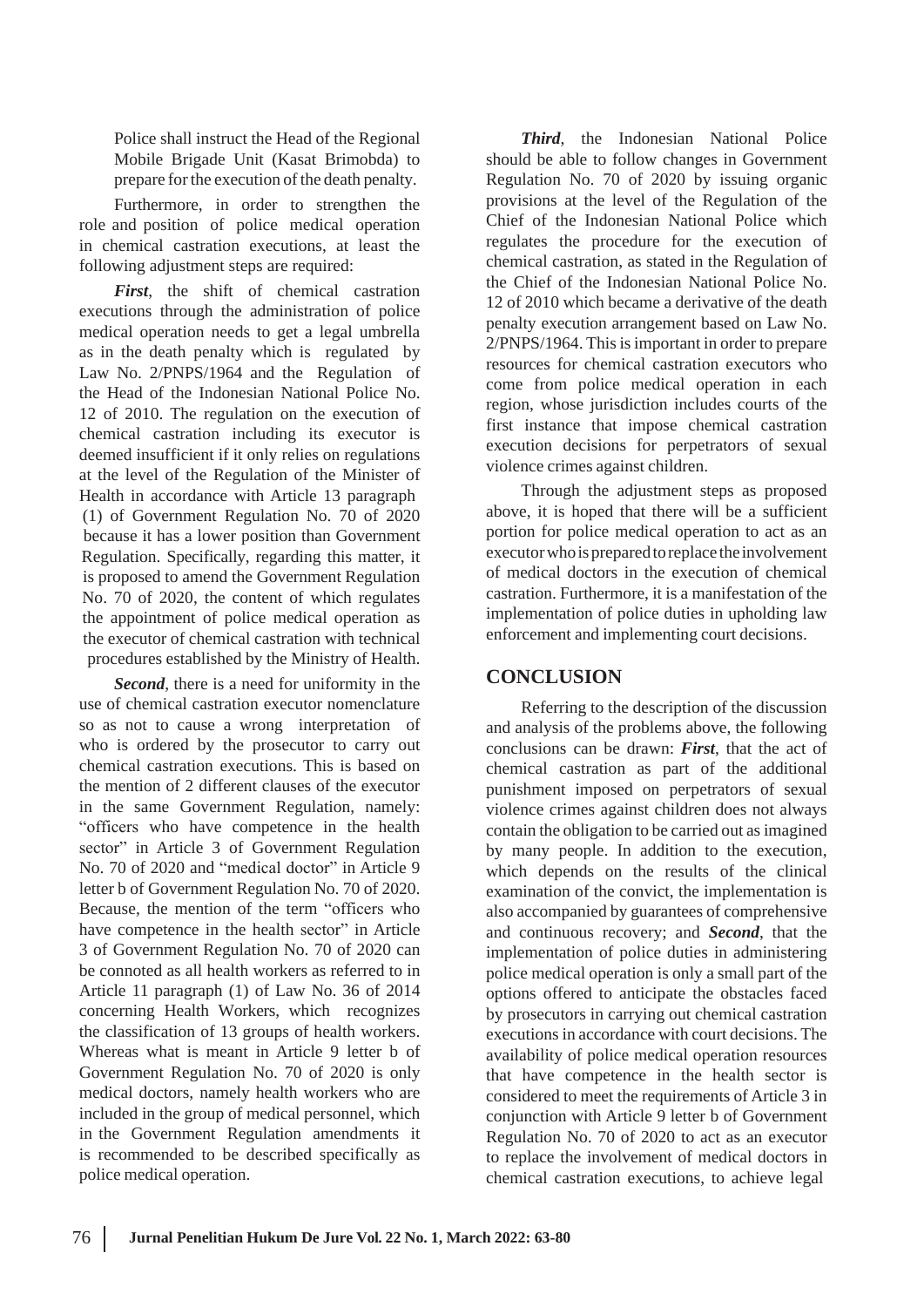certainty in the implementation of the Mojokerto District Court's decision No. 69/Pid.Sus/2019/ PN.Mjk.

### **SUGGESTION**

Aslongasthere are no changesin Government Regulation No. 70 of 2020 which transfer the obligation to execute chemical castration to police medical operation as proposed, medical doctors will be burdened with the obligation to act as an executor of chemical castration, the refusal thereof is feared to lead to the enactment of Article 216 of the Criminal Code which can be imposed on medical doctors on charges of refusing to carry out the orders of the Law. Therefore, medical doctors as the party with the most interest in this matter are advised to apply for a judicial review to the Supreme Court against the enforcement of Article 9 letter b of Government Regulation No. 70 of 2020, so that they can be free from constitutional obligations that are considered contrary to the medical oath and their code of ethics.

# **ACKNOWLEDGMENT**

While praising and thanking Allah SWT, the researcher would like to express his gratitude for the support given by his wife and children during the process of writing this paper. The researcher would also thank other colleagues who have provided suggestions and input in order to improve so that this research can be completed.

# **BIBLIOGRAPHY**

- (KPAI), Divisi Data dan Pengaduan. *Data Kasus Pengaduan Anak 2016-2020*, 2020. https:// bankdata.kpai.go.id/tabulasi-data/datakasus-pengaduan-anak-2016-2020.
- Adithya, Andreas, and Maharani Nurdin. "Penerapan Peraturan Kebiri Kimia Bagi Pelaku Kekerasan Seksual Terhadap Anak." *Jurnal Kertha Semaya* 9, no. 4 (2021): 643–659. https://ojs.unud.ac.id/index.php/ kerthasemaya/article/view/69172.
- Anak, Kementerian Pemberdayaan Perempuan dan Perlindungan. "Rasio Anak Korban Kekerasan (per 10.000 Anak)." https:// kekerasan.kemenpppa.go.id/ringkasan.
- Arifin, Zaenal. "Polri: Dokpol Siap Bila Ditunjuk Sebagai Eksekutor Kebiri." *2016*. https:// [www.winnetnews.com/post/polri-dokpol](http://www.winnetnews.com/post/polri-dokpol-)siap-bila-ditunjuk-sebagai-eksekutor-kebiri.
- Artadi, Ibnu. *Diskresi Polisi Dan Realitas Penegakan Hukum (Studi Tentang Penanganan Kasus Kriminal Tertentu Versi Keadilan Polisi)*. Yogyakarta: Deepublish, 2013.
- Artaxerxes, Steven. "Pelaksanaan Eksekusi Kebiri Kimia Bagi Narapidana Pencabulan Anak Menurut Regulasi Di Indonesia." Tesis, Program Studi Hukum Program Magister, Fakultas Hukum, Universitas Pelita Harapan, Jakarta, 2021. [http://repository.](http://repository/) uph.edu/44082/.
- AS. "IDI Menolak, Dokter Polisi Yang Bertindak." Last modified 2016. https://pgi.or.id/idimenolak-dokter-polisi-yang-bertindak/.
- Atmosudirdjo, Prajudi. *Hukum Administrasi Negara*. Jakarta: Ghalia Indonesia, 1981.
- CNN Indonesia. "DPR Minta IDI Laksanakan Putusan Pengadilan Soal Kebiri Kimia." Last modified 2019. https://www.cnnindonesia. com/nasional/20190827122640-32-424979/ dp r-mint a -i di-l ak s anak an -put u s anpengadilan-soal-kebiri-kimia.
- Dahwir, Ali, and Barhamudin Barhamudin. "Penerapan Sanksi Kebiri Kimia Terhadap Pelaku Tindak Pidana Seksual Terhadap Anak." *Jurnal Solusi* 19, no. 3 (2021): 302– 320. https://jurnal.unpal.ac.id/index.php/ solusi/article/view/422.
- Daming, Saharuddin. "Mengkaji Pidana Kebiri Kimia Dalam Perspektif Medis, Hukum Dan HAM." *Supremasi Hukum: Jurnal Kajian Ilmu Hukum* 9, no. 1 (2020): 22–29. http:// ejournal.uin-suka.ac.id/syariah/Supremasi/ article/view/1803.
- Fahma, Hilmia. "Sanksi Kebiri Kimia Pada Pelaku Kejahatan Seksual Anak Dalam Perspektif Kode Etik Kedokteran." Tesis, Program Magister Hukum, Fakultas Hukum, Universitas Sebelas Maret, Surakarta, 2021. https://digilib.uns.ac.id/dokumen/ detail/85039/Sanksi-Kebiri-Kimia-Pada-Pelaku-Kejahatan-Seksual-Anak-Dalam-Perspektif-Kode-Etik-Kedokteran.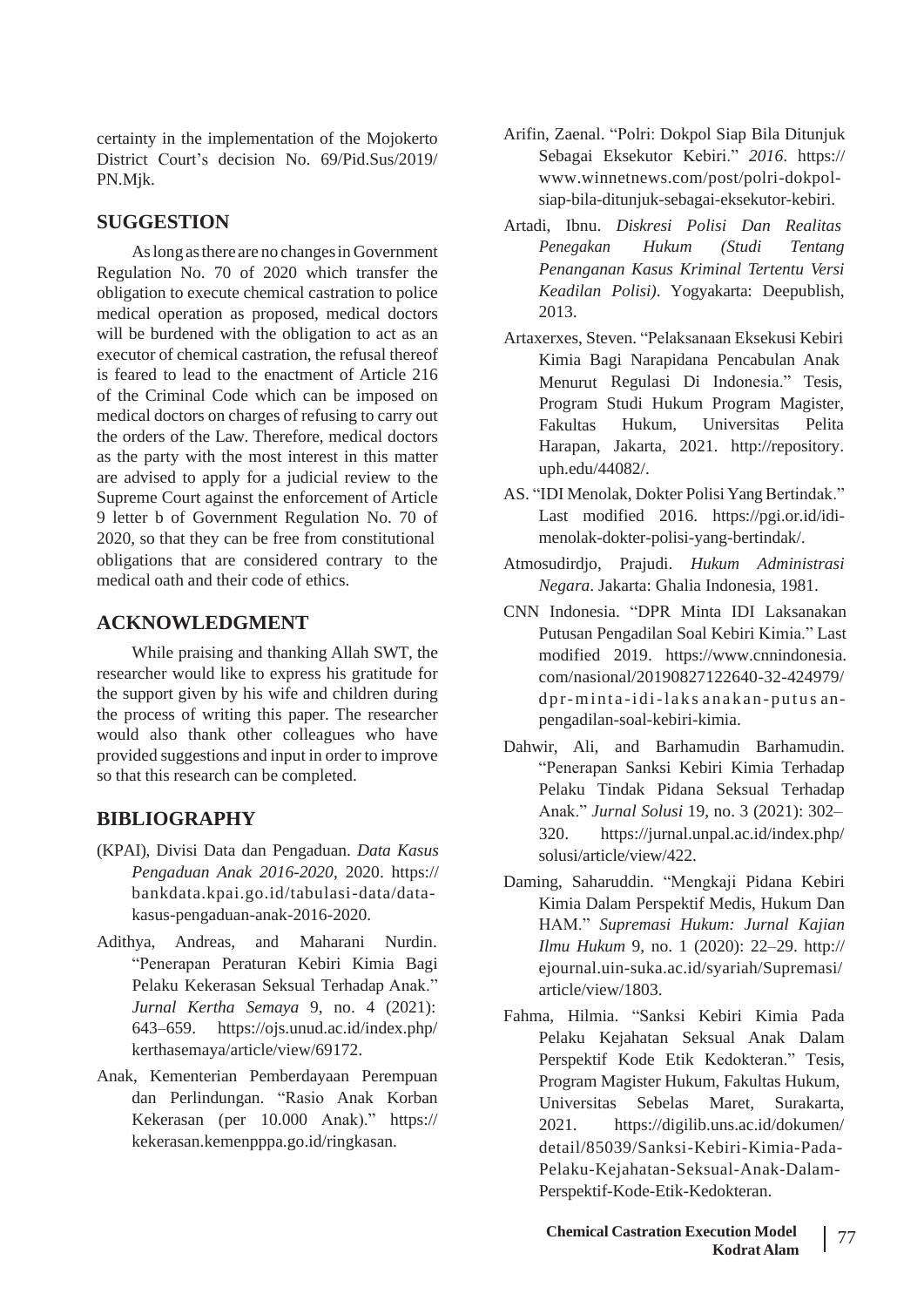- Hadjon, Philipus M. "Fungsi Normatif Hukum balitbangham.go.id/po-content/po-upload/ Administrasi Dalam Mewujudkan Pemerintahan Yang Bersih." In *Pidato Penerimaan Jabatan Guru Besar Dalam Ilmu Hukum Pada Fakultas Hukum Universitas Airlangga*. Surabaya, 1994.
- Hartono, Wahyu Agus, and Puguh Dwi Hananto. "Perbandingan Hukum Pidana Kebiri Bagi Pelaku Tindak Kekerasan Seksual Terhadap Anak Dibeberapa Negara." *Jurnal Hukum Pidana dan penanggulangan Kejahatan* 2, no. 3 (2013). https://jurnal.uns.ac.id/recidive/ article/view/32716.
- Hidayat, Faiq. "IDI Tolak Suntik Kebiri, JK Sebut Bisa Pakai Dokter Polisi," 2016. https:// [www.merdeka.com/peristiwa/idi-tolak](http://www.merdeka.com/peristiwa/idi-tolak-)suntik-kebiri-jk-sebut-bisa-pakai-dokterpolisi.html.
- Hidayatullah, Syaiful, Otto Yudianto, and Erny Herlin Setyorini. "Wewenang Dokter Sebagai Eksekutor Tindakan Kebiri Kimia." *Jurnal Akrab Juara* 5, no. 3 (2020): 1–18. <http://akrabjuara.com/index.php/akrabjuara/> article/view/1114/975.
- HR, Ridwan. *Hukum Administrasi Negara, Edisi* Pemerintah, Laporan Akuntabilitas Kinerja *Revisi*. Jakarta: PT. RajaGrafindo 2014.
- Ika Maylasari, Rida Agustina, dan Riana Sari, Et.all. "Indeks Perlindungan Anak (IPA), Indeks Pemenuhan Hak Anak (IPHA), Indeks Perlindungan Khusus Anak (IPKA) Indonesia." Jakarta: Kementerian Pemberdayaan Perempuan dan Perlindungan Anak, 2020.
- Indroharto. *Usaha Memahami Undang-Undang Tentang Peradilan Tata Usaha Negara*. Jakarta: Pustaka Harapan, 1993.
- JawaPos.com. "Kejaksaan Mencari Eksekutor Kebiri Kimia Terhadap Pemerkosa 9 Bocah Di Mojokerto." Last modified 2019. https:// [www.liputan6.com/news/read/4046460/](http://www.liputan6.com/news/read/4046460/) kejaksaan-mencari-eksekutor-kebiri-kimiaterhadap-pemerkosa-9-bocah-di-mojokerto.
- Koteng, Muhammad Zubedy. "Upaya Pencegahan Dan Penanganan Kejahatan Seksual Terhadap Anak." *Humanis (Warta Hukum & Hak Asasi Manusia)*, 2016. [https://www.](http://www/)

humanis\_volume\_1\_tahun\_2016.pdf.

- Kurniawan, I Wayan Edi, Anak Agung Sagung Laksmi Dewi, and I Made Minggu Widyantara. "Jaksa Selaku Eksekutor Dalam Putusan Pengadilan Tindak Pidana Pembunuhan." *Jurnal Preferensi Hukum* 1, no. 2 (2020): 154–158.
- M Joni and Z Z Tanamas. *Aspek Hukum Perlindungan Anak Dalam Perspektif Konvensi Hak Anak*. Bandung: Citra Aditya Bakti, 2018.
- Nurafni, Nurafni, Bambang Waluyo, and Beniharmoni Harefa. "Eksekusi Kebiri Kimia Pelaku Kekerasan Seksual Terhadap Anak Di Indonesia." *Nagari Law Review* 3, no. 2 (2020): 100. [http://nalrev.fhuk.unand.](http://nalrev.fhuk.unand/) ac.id/index.php/nalrev/article/view/165.
- Pelafun, Fiona L. "Pelaksanan Putusan Pengadilan Dalam Perkara Pidana Berdasarkan Kitab Undang-Undang Hukum Acara Pidana." *Lex Crimen* 6, no. 3 (2017): 86–93. https:// ejournal.unsrat.ac.id/index.php/lexcrimen/ article/view/15603.
- Instansi. "Laporan Kinerja Kementerian Pemberdayaan Perempuan Dan Perlindungan Nindya Anak 2020." Jakarta: Kementerian Pemberdayaan Perempuan dan Perlindungan Anak, 2020.
- Pilok, Didit Ferianto. "Kedudukan Dan Fungsi Jaksa Dalam Peradilan Pidana Menurut Kuhap." *Lex Crimen* 2, no. 4 (2013): 143– 155. https://ejournal.unsrat.ac.id/index.php/ lexcrimen/article/view/3099.
- Purnama, I K A. *Hukum Kepolisian: Sejarah Dan Peran POLRI Dalam Penegakan Hukum Serta Perlindungan HAM*. Bandung: PT Refika Aditama, 2018.
- Setiady, T. *Pokok-Pokok Hukum Penitensier Indonesia*. Bandung: Alfabeta, 2010.
- Sitinjak, Imman Yusuf. "Peran Kejaksaan Dan Peran Jaksa Penuntut Umum Dalam Penegakan Hukum." *Jurnal Ilmiah Maksitek* 3, no. 3 (2018): 97–103. https://makarioz. sciencemakarioz.org/index.php/JIM/article/ view/29.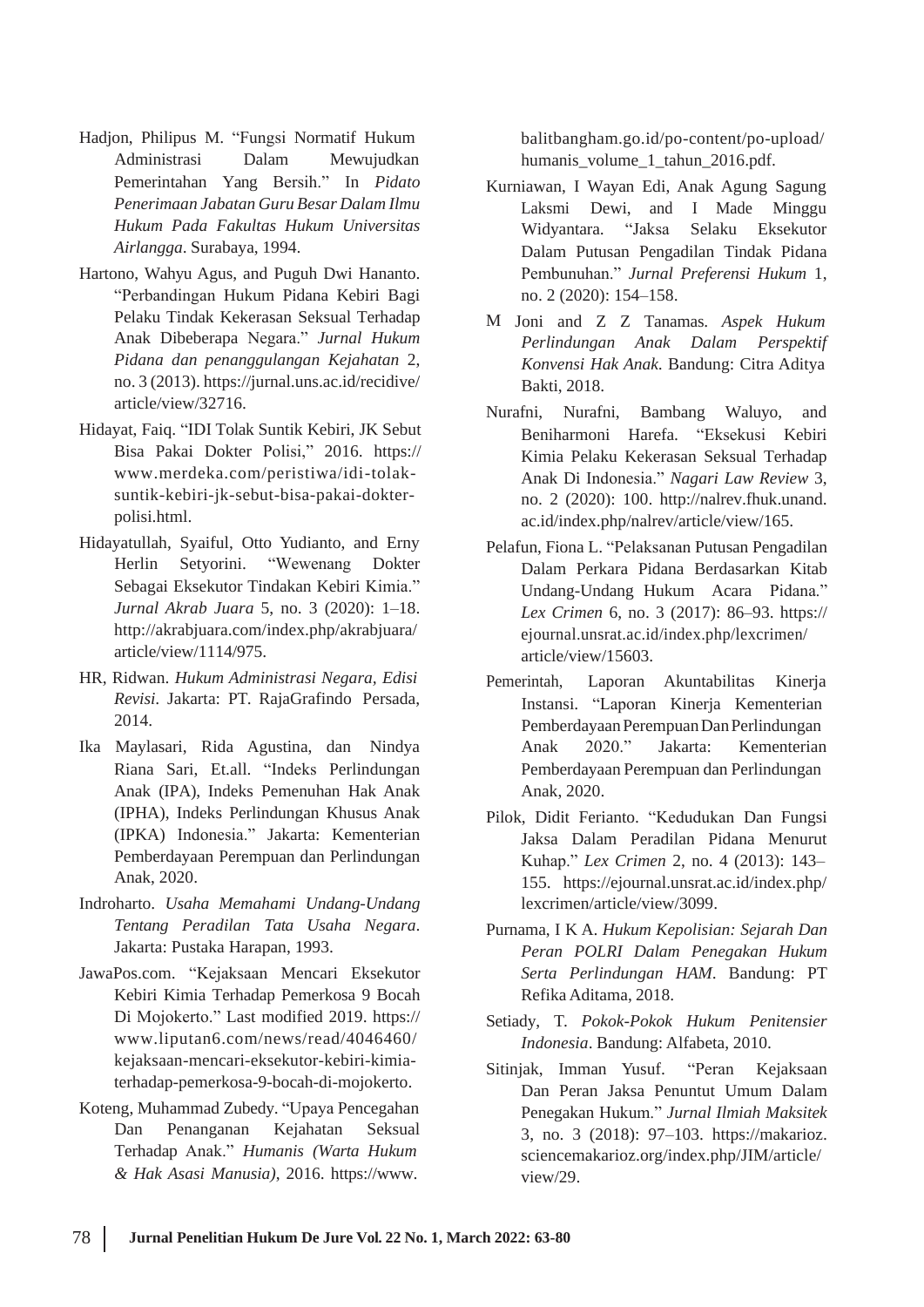- Soetedjo, Soetedjo, Julitasari Sundoro, and Ali Sulaiman. "Tinjauan Etika Dokter Sebagai Eksekutor Hukuman Kebiri." *Jurnal Etika Kedokteran Indonesia* 2, no. 2 (2018): 67. <http://www.ilmiah.id/index.php/jeki/article/> view/20.
- Sujatmiko, Sujatmiko. "Hukuman Kebiri Bagi Pelaku Tindak Pidana Kejahatan Seksual Terhadap Anak Ditinjau Dari Perspektif Hak Asasi Manusia." *Humanis (Warta Hukum & Hak Asasi Manusia)*, 2016. [https://www.](http://www/) balitbangham.go.id/po-content/po-upload/ humanis\_volume\_1\_tahun\_2016.pdf.
- Supit, Allan Rouwman. "Pelaksanaan Putusan Perkara Pidana Yang Telah Berkekuatan Hukum Tetap Menurut Kitab Undang-Undang HukumAcara Pidana." *Lex Privatum* 4, no. 7 (2016): 117–123. https://ejournal. unsrat.ac.id/index.php/lexprivatum/article/ view/13253.
- Sutiyoso, Bambang. "Penguatan Peran Komisi Yudisial Dalam Penegakan Hukum Di Indonesia." *Jurnal Hukum Ius Quia Iustum* 18, no. 2 (2011): 266–284. https://journal.uii. ac.id/IUSTUM/article/view/4008.
- Tunggal, S, and Nathalina Naibaho. "Penjatuhan Kebiri Kimia Bagi Pelaku Kejahatan Seksual Terhadap Anak Dalam Perspektif Falsafah Pemidanaan." *Jurnal Hukum & Pembangunan* 50, no. 2 (2020): 329–343. <http://www.jhp.ui.ac.id/index.php/home/> article/view/2594/0.
- Wuryani, Sulis. "Efek Jera Kebiri Kimia Bagi Pelaku Kekerasan Seksual Anak Dari Sudut Pandang Psikologi." *Info Singkat* XI, no. 17 (2019): 13–18. https://berkas.dpr.go.id/ puslit/files/info\_singkat/Info Singkat-XI-17- I-P3DI-September-2019-217.pdf.
- Yuhdi, M. "Tugas Dan Wewenang Kejaksaan Dalam Pelaksanaan Pemilihan Umum." *Jurnal Ilmiah Pendidikan Pancasila dan Kewarganegaraan* 27, no. 2 (2016): 93– 102. <http://journal.um.ac.id/index.php/jppk/> article/view/5520.
- Yusyanti, Diana. "Perlindungan Hukum Terhadap Anak Korban Dari Pelaku Tindak Pidana Kekerasan Seksual." *Jurnal Penelitian*

*Hukum De Jure* 20, no. 4 (2020): 619–636. https://ejournal.balitbangham.go.id/index. php/dejure/article/view/1429.